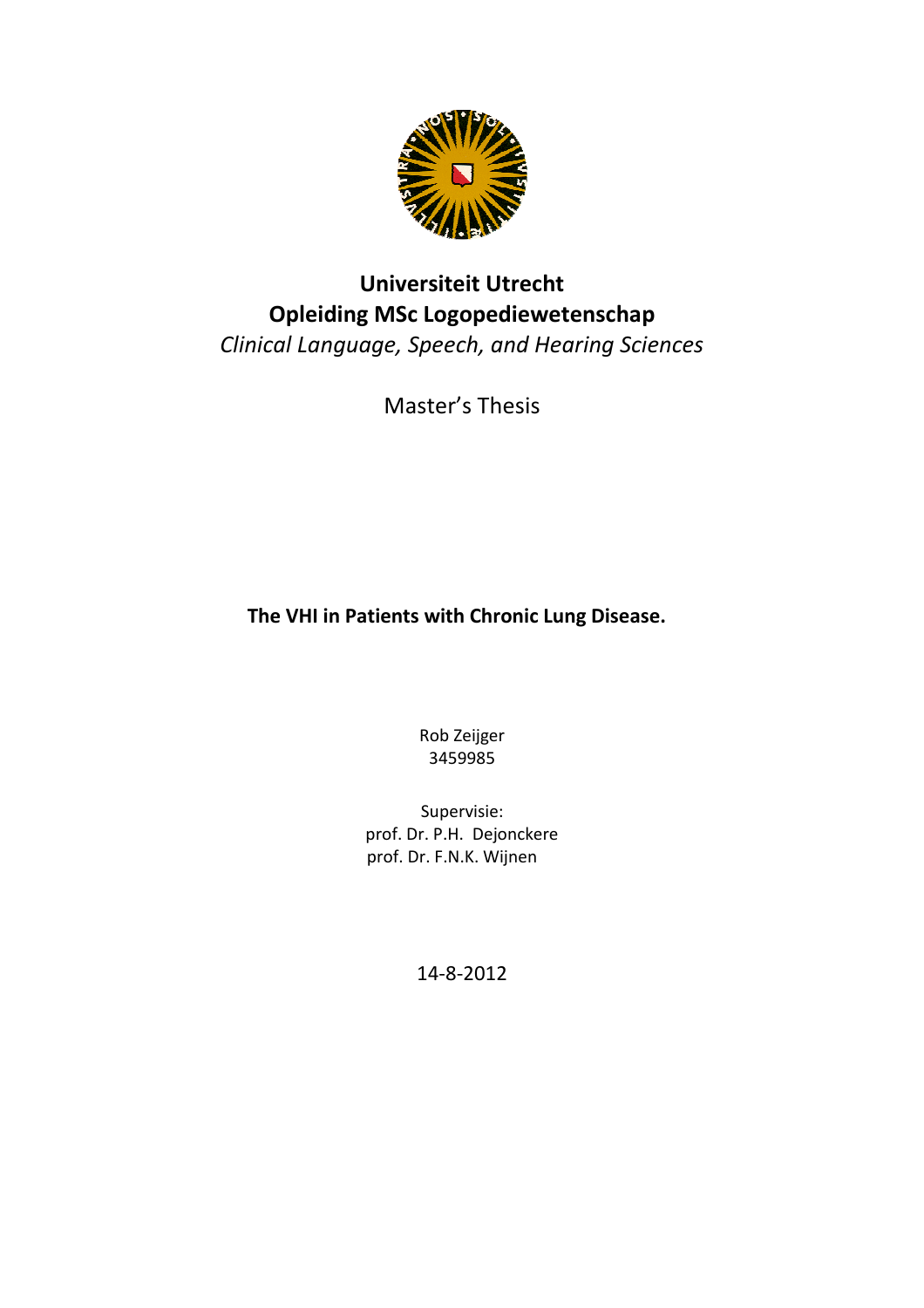#### Table of content

INTRODUCTION

- 1. Obstructive pulmonary diseases
	- 1.1 Asthma
	- 1.2 Chronic Obstructive Pulmonary Disease
- 2. Assessment techniques
- 3. Quality of life
	- 3.1 The Medical Research Council (MCR)
	- 3.2 Voice Handicap Index

MATERIAL and METHODS

1.Subjects

2.Methods

3.Statistics

RESULTS

DISCUSSION

**CONCLUSION** 

List of abbreviations

References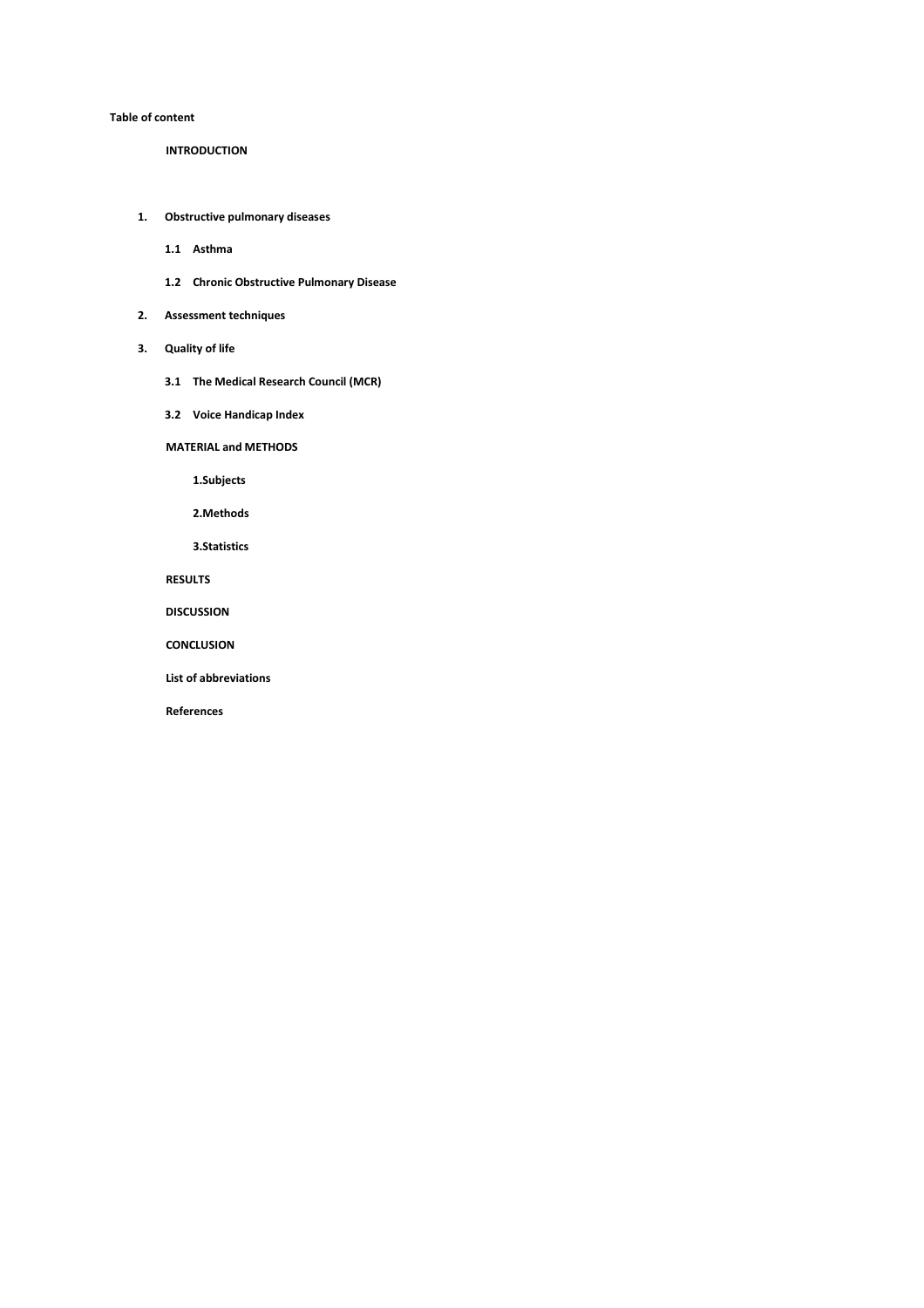# The VHI in Patients with Chronic Lung Disease.

| Master    | : Clinical language, speech and hearing sciences |
|-----------|--------------------------------------------------|
| Date:     | $: 14 - 08 - 2012$                               |
| Mentor    | : prof. Dr. P.H. Dejonckere                      |
| Co-mentor | : prof. Dr. F.N.K. Wijnen                        |
| Student   | : Rob Zeijger- 3459985                           |

#### Abstract

Introduction: The pulmonary ventilation system plays an important role in phonation, as it generates the lung pressure, a basic condition for vocal fold vibration. Thus it could be expected that patients with chronic impairment of respiratory function experience voice problems in daily life. The aim of this study is to examine if patients with chronic lung disease and reduced lung function experience lower 'voice related quality of life'- measured by VHI- than the normal population. Patients with asthma and patients with COPD (Chronic Obstructive Lung Disease) are compared, as these are by far the most frequent chronic lung diseases, and are considered among the world's most common health problems.

Method: The voice related quality of life was measured using the Voice Handicap Index, a questionnaire of 30 statements. This questionnaire was filled in by 44 outpatients diagnosed with asthma and 30 outpatients diagnosed with COPD. All patients further underwent a complete spirometric investigation. Each patient also filled in the MRC scale (Medical Research Council) : a scale for subjectively assessing the severity of dyspnoea.

Results: Globally the VHI-scores of patients with chronic lung disease (11,0) are slightly but significantly higher than those of the normal healthy population (6,0), but about 75% of chronic lung patients score within the normal range ( a score of 32,8 corresponds to the  $95<sup>th</sup>$  percentile of the normal population).

There is no significant difference between the median VHI score of asthma (9) and COPD (14) patients.

Also no significant difference for gender is found .There is further no statistically significant correlation between the degree of impairment of the respiratory function – as measured with the spirometric parameters - and the VHI-score.

However, the relation between MRC- and VHI scores is statistically significant.

Conclusion: Chronic lung patients without specific voice complaints report a slightly but significantly decreased voice-related quality of life when compared to the normal healthy population. There is no significant difference in the voice related quality of life between the asthma and COPD group. There is no correlation between objective respiratory function and VHI score.

Patients with a severe subjective score on the MRC-scale (high level of breathlessness) also report a quite serious impairment in their voice related quality of life.

## Keywords:

Voice Handicap Index (VHI)\* asthma\*COPD \* FEV1 and FVC\* Voice related quality of life, MRC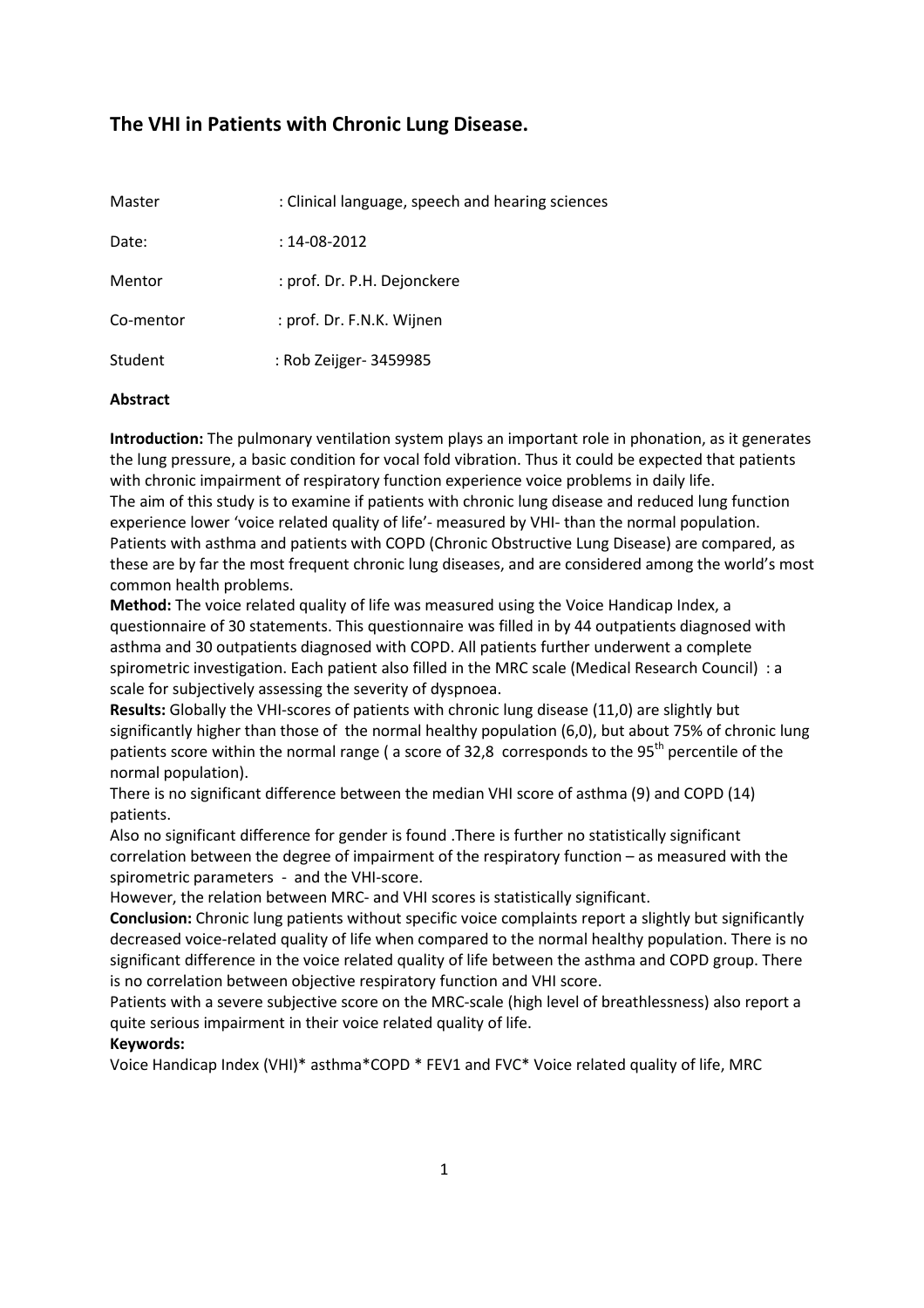#### INTRODUCTION

#### 1.Pulmonary ventilation and voice

The pulmonary ventilation system plays an important role in phonation, as it generates the lung pressure which is a basic condition for vocal fold vibration. Thus it could be expected that patients with chronic impairment of respiratory function experience voice problems in daily life. For most people the voice is still the most important tool to communicate in their daily social activities, despite the growing importance of other real-time means of communication such as social networks, chat and , twitter. Approximately one third of the working population nowadays needs the voice to earn a sustainable income (Vilkman, 2000), and it goes without saying that any impairment of the voice will therefore have a large impact both on daily work and social activities for many people (Hakkesteegt, 2009).

At the outpatient clinic of the Department of Pulmonology patients with asthma and COPD (Chronic Obstructive Pulmonary Disease) have a regular follow-up and are monitored for their lung function. These are by far the most frequent chronic lung diseases, and are considered among the world's most common health problems (ComScience, 2012; Lopez et al., 2006; Murray & Lopez., 1997) During the assessment of these patients the anamnesis is mainly focused on : dyspnoea, physical and social restrictions, smoking behavior, weight and medication use. For quantitative assessment, the pulmonologist relies upon spirometric data as well as upon Function-related and Quality-of-Life questionnaires (LAN, 2010).

The quality-of-life questionnaires mainly contain items pertaining to social activities. Interestingly, the 'quality of well-being activity 'section does not mention voice, even though one might think voice is essential for most social activities.

The absence of a voice related questionnaire is noticeable, considering the direct link between breathing and voice production. Previous studies demonstrated that speech breathing patterns of patients with pulmonary disease differed from those of healthy subjects in a disease-specific manner (Loudon et al., 1988; Lee et al., 1993). Whether these physiological differences extend to patients' perception of voice and voice-related quality-of-life is unknown.

This study concerns the relation between lung function impairment and self-reported quality of life in patients with asthma and COPD.

## 2.Obstructive pulmonary diseases:

#### 2.1. Asthma

Asthma is a chronic lung disease wherein the airways are recurrently inflamed and narrowed. Asthma patients have as main symptoms recurrent periods of wheezing (a whistling sound when they expire), chest tightness, shortness of breath, and coughing.

Asthma affects people of all ages, but it most often starts during childhood. Asthma patients tend to react strongly to certain inhaled substances (allergens). Secretory cells in the airways produce more mucus than normal, further narrowing the airways.

Symptoms occur each time the airways are inflamed. When symptoms get more intense the attacks are called exacerbations.

The exact cause of asthma is not known. Researchers think some genetic and environmental factors interact to cause asthma. These factors include: an inherited tendency to develop allergies, parents who have asthma, certain respiratory infections during childhood and contact with some allergens, conveyed through the air ( U.S. Department of Health & Human Services, 2012).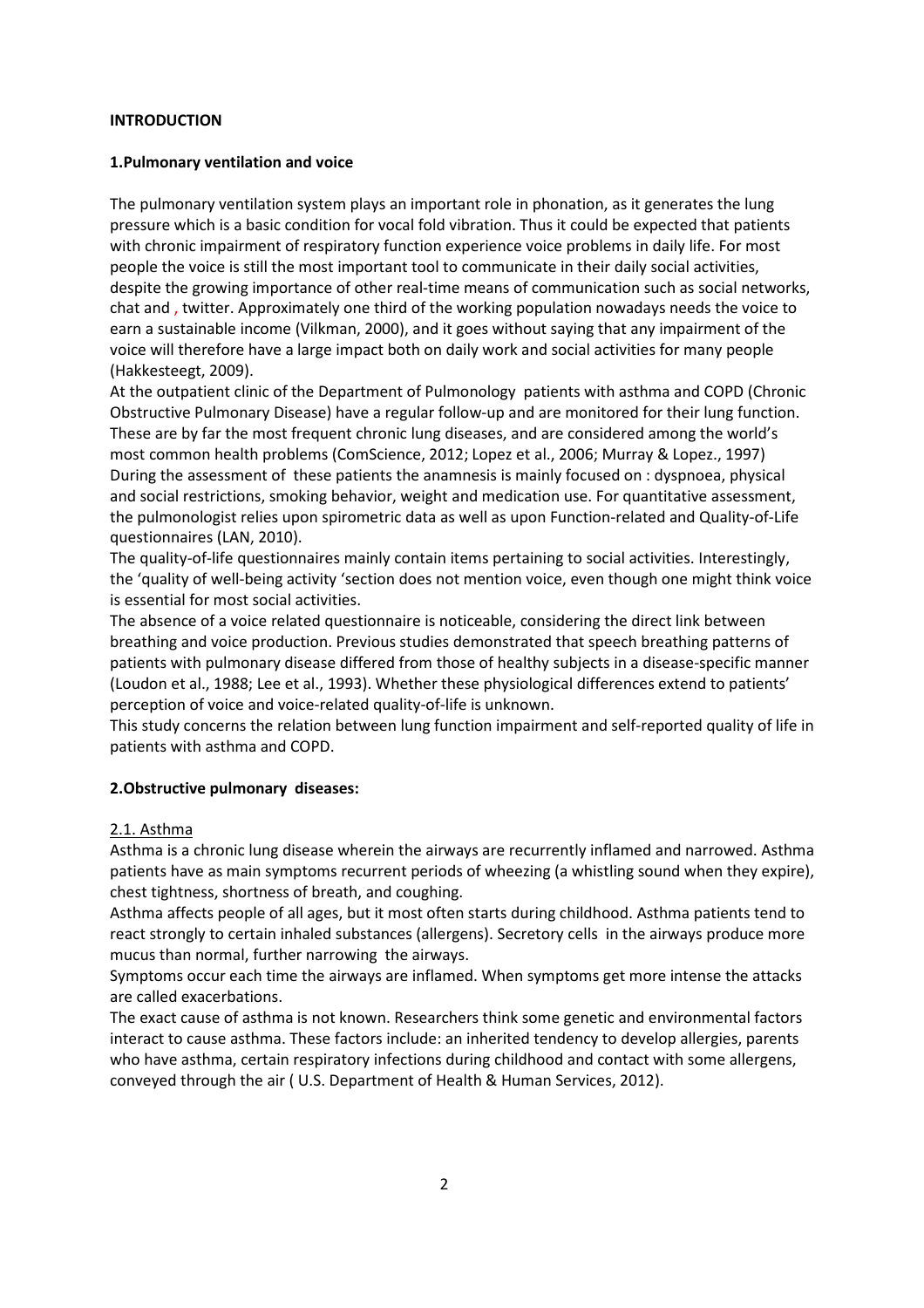## 2.2. Chronic Obstructive Pulmonary Disease

The term "COPD" includes two main conditions: emphysema and chronic bronchitis, both frequently occurring in the same patient.

In emphysema, the walls between many of the 'air sacs' (acini and alveoli) are damaged, causing them to lose their shape and become floppy. This damage also can destroy the walls between the 'air sacs', leading to fewer and larger air sacs instead of many tiny ones. If this happens, the amount of gas exchanges in the lungs is reduced.

In chronic bronchitis, the surface of the airways is constantly irritated and inflamed. Thick mucus formed in the airways, makes it even harder to breathe.

The main cause of COPD is smoking. Other causes that may contribute are: air pollution, inhalation of chemical gases or dust ( U.S. Department of Health & Human Services, 2012).

|                              | Asthma                     | <b>COPD</b>        |
|------------------------------|----------------------------|--------------------|
| Obstruction                  | Variable                   | Permanent          |
| Age                          | young and old              | >40 years          |
| Risk factor                  | Allergy                    | Smoking            |
| Genetically determined       | +                          | +                  |
| Inhaled corticosteroid (ICS) |                            | marginal effective |
| Lung function                | variable (possibly normal) | Reduced            |
| Life expectancy              | normal                     | Reduced            |

Table 1 shows a comparison between both pathological entities (Ponsioen,2010).

## 3. Assessment techniques

Spirometry is a physiological test that measures in  $-$  and exhaled air volumes as a function of time. It is important as a screening test of respiratory health and as a diagnostic test in case of pathology (Hannink et al., 2011).

The most important outcomes of spirometry are (1) the forced vital capacity (FVC), which is the volume exhaled during an expiration made as forcefully and completely as possible starting from full inspiration, and (2) the forced expiratory volume (FEV1) in one second, which is the volume delivered in the first second of an FVC manoeuvre (Miller et al., 2005).

The FEV1/FVC ratio (or FER) in adults is normally higher than 0.75 to 0.80. Any values less than these suggest airflow limitation (GINA, 2011).

FEV1 may be strongly influenced by inhaling a broncho-dilator, particularly in asthma : The degree of FEV1 improvement suggesting the diagnosis of asthma is generally accepted as 12% (Pellegrino et al, 2005).

In obstructive lung disease, the FEV1 is reduced due to an obstruction of air escaping from the lungs. Subsequently, the FEV1/FVC (Forced Expiratory Ratio) will be reduced (http://www.gp-training.net ). More specifically, the diagnosis of COPD is made when the FEV<sub>1</sub>/FVC ratio is less than 70% postbronchodilator (Nathell et al., 2007).

However , clinical experience shows that there is only a weak correlation between FEV1, and impairment of a patient's health-related quality of life (LAN, 2010). So the MRC scale (Medical Research Council) is recommended for subjectively assessing the severity of symptoms, particularly the dyspnoea.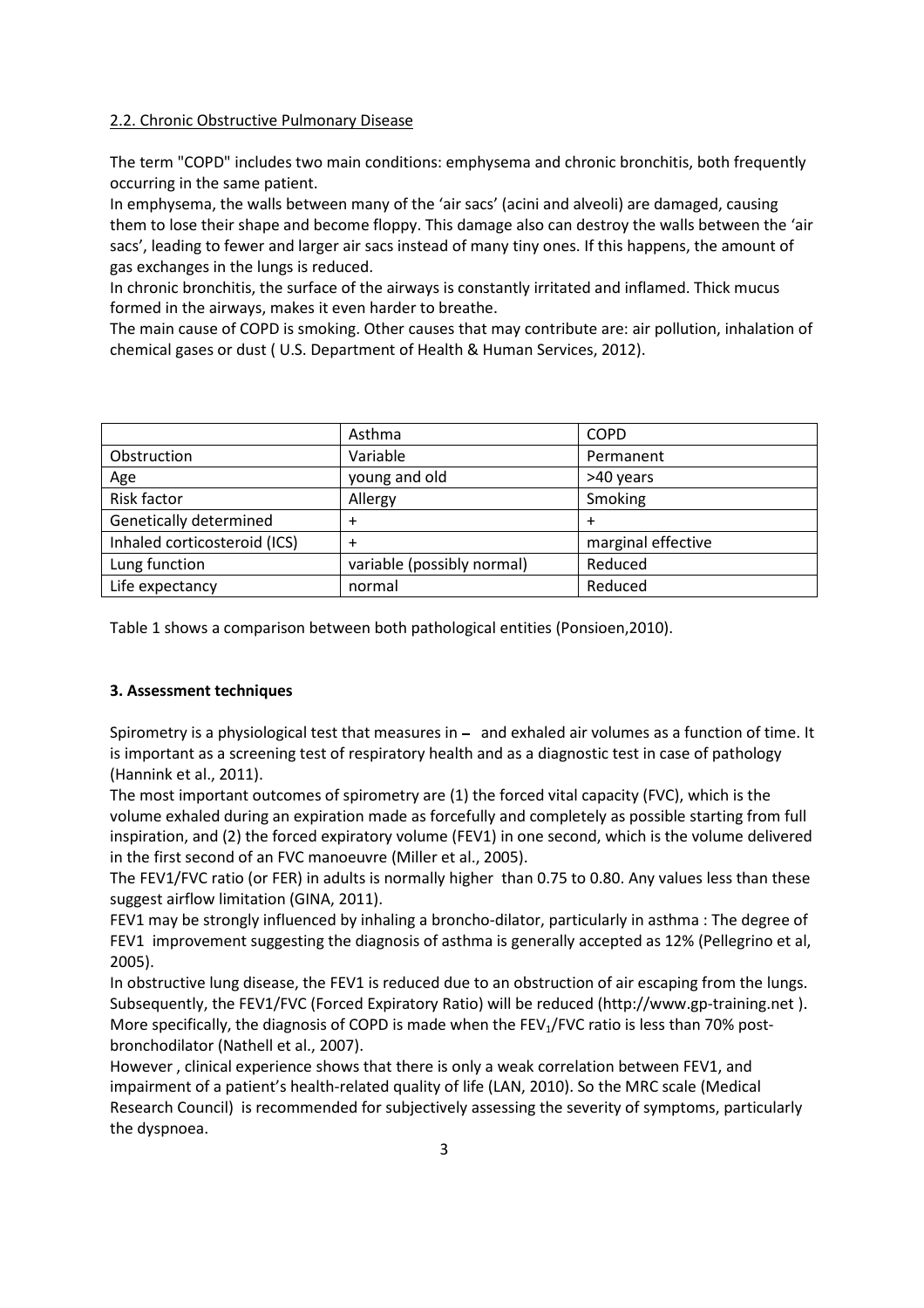#### 4. Quality of Life and disease-specific questionnaires

#### 4.1. The MRC dyspnoea scale

The Medical Research Council (MRC) dyspnoea scale is a simple and validated method for categorizing patients with asthma or COPD in terms of their disability. It can be used to complement the FEV1 in the classification of asthma or COPD severity (Bestall et al, 1999) . The MRC-scale consists of five statements: 1. Not troubled by breathlessness except on strenuous exercise, 2. Short of breath when hurrying or walking up a slight hill, 3. Walks slower than people of the same age on the level because of breathless, or has to stop for breath when walking at own pace, 4. Stops for breath after about 100 m or after a few minutes on the level, 5. Too breathless to leave the house, or breathless when dressing or undressing.The score is the number that best fits the patient's level of activity. All the questions relate to everyday activities.

#### 4.2. The Voice Handicap Index:

In speech therapy patient-based measuring instruments regarding quality of life and perceived handicap have become important. In 2001 the European Laryngological Society indicated the Voice Handicap Index (VHI) as one of the five main dimensions for the assessment of voice disorders (Dejonckere et al., 2001). The VHI was introduced by Jacobson et al. (1997) and consists of 30 items, divided into three subscales of 10 items each. These subscales identify 'Functional'(F), 'Emotional'(E) and 'Physical'(P) items, with corresponding subscores VHI-P, VHI-E and VHI-F, beside the VHI total (VHI-T) score. The score for each item ranges from 0 (no problem at all) to 4 (maximal handicap), resulting in a maximum total score of 120. A low VHI value, i.e. of 0-30 points denotes the absence of voice problems or only slight voice problems, a score of 31-60 points indicates a moderate handicap level, while scores of 61-120 points indicate severe voice impairments. (Jacobson et al, 1997)

Jacobson et al. (1997) tested the reproducibility and internal consistency of the VHI, which appeared to be good. Various publications ( review in Hakkesteegt, 2006) confirmed that the VHI is a clinically relevant tool. The VHI questionnaire has been translated into Flemish (De Bodt et al., 2000). Recent international projects have demonstrated that VHI results obtained from studies conducted in different countries are comparable. (Verdonck-de Leeuw et al, 2008)

Some studies have shown that VHI scores not only evaluate the biopsychosocial impact of dysphonia, but that they also could be considered as a screening tool for distinguishing between individuals with a healthy voice and those with a vocal dysfunction. (Grassel et al, 2008; Ohlsson et al, 2009). However, the VHI is primarily intended (i) to examine voice patients, (ii) to compare voice patients with a normal population or (iii) to compare voice patients pre- and post therapy (Neumann & Dejonckere, 2009).

The VHI has even been also used to compare different groups within the normal population, for example to compare professional voice users with the working population without special voice use (De Jong et al., 2006). The VHI can also be used to classify levels of voice handicap (Fairfield and Richards., 2007). VHI scores lower than 20 were considered to be "minimal", scores from 20-39 as "moderate", 40-59 as "severe", and 60 and up as "very severe". Normative values have been computed by Maertens and de Jong (2007) : the median score of normal healthy subjects is 6.0 and 95% of the normal subjects score under 32,8.

There are only very few publications dealing with voice problems in chronic lung patients. A study by Dogan et al. (2007) showed that 40% out of 40 mild-to-moderate adult asthmatics had VHI scores higher than 16 (considered by these authors as the limit of normality). They also report that, in asthmatic patients, maximum phonation time, frequency, and amplitude perturbation parameters were impaired, but that the vital capacity and the duration of illness did not correlate with these findings.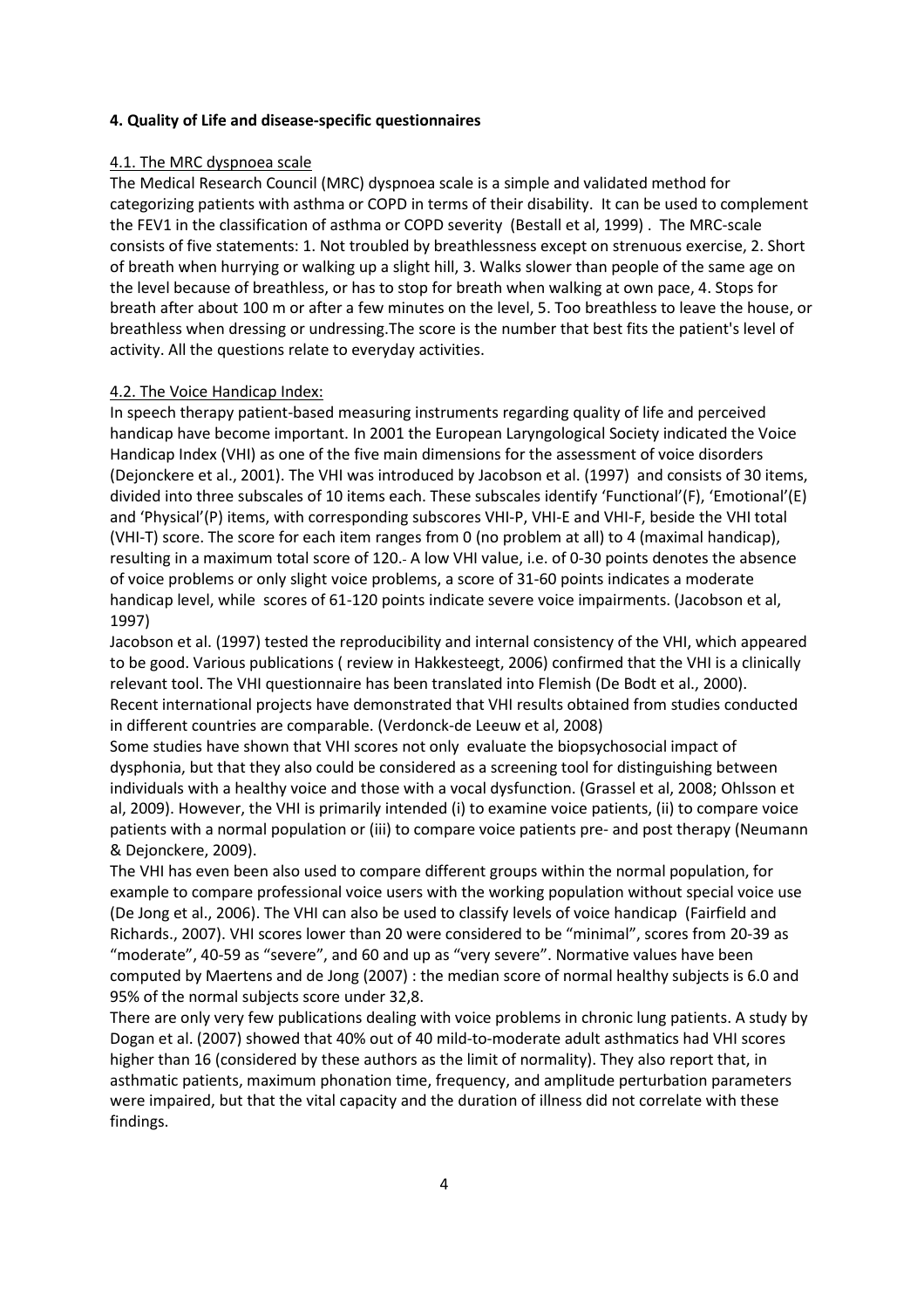Lee et al., 1998 and Fox et al., 1989 mentioned that pulmonary diseases, like COPD, have a negative effect on communication. They found 53% of the COPD patients to experience difficulties, compared to 7% of the healthy control group, but these studies are primary focusing on speech, not on voice. Concerning voice, lack of volume and hoarseness was pointed out in COPD patients by Lakerveld-Heyl et al. (2005) in a guideline dealing with paramedical care, based on a review of literature.

The aim of this study is to examine if - and to what extent - patients with chronic lung disease and reduced lung function (but without explicited voice complaints) experience a meaningful reduction of their 'voice related quality of life' measured by VHI. Subsequent questions can be formulated : Is there a significant difference between asthma and COPD patients ? Do female and male patients score differently ?

An additional step in the analysis is a separate look for a possible difference in the three subscales of the VHI questionnaire: functional, emotional and physical.

The following analysis step is the relation between on the one hand the physiological measurements FEV1,FVC and FER and on the other hand the VHI. Lower scores in the FEV1, FVC and FER are expected to influence negatively the voice through the decrease of the 'bellows' function of the lungs. This will be examined by computing correlation coefficients between FEV1,FVC and FER and the VHI. The null-hypothesis (Ho) is Rho = 0.

A further analysis step concerns the effect of age on the VHI. Actually the subjects of the asthma and COPD groups don't have a similar median age. Again, the correlation coefficient will be computed, and the null-hypothesis (Ho) is again Rho =  $0$ .

In the final analysis step the relation between MCR and VHI-Total will be investigated.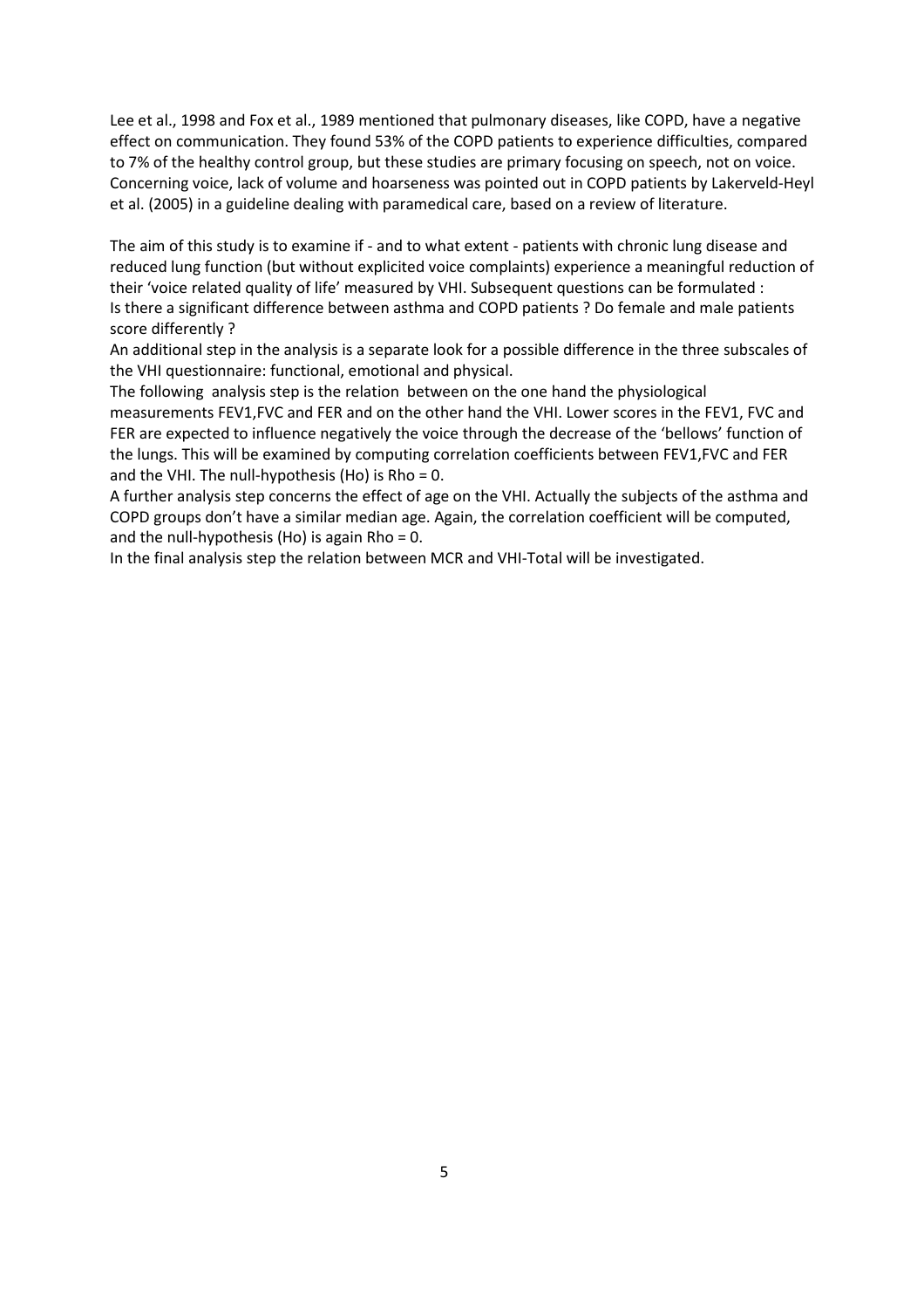## MATERIAL and METHODS

## 1. Subjects

Seventy-four adult patients (56 female, 18 male) without known voice complaints participated in this study at the outpatient clinic of the department of pulmonology of the Sint Fransciscus Gasthuis (Rotterdam). They all were visiting a lung specialist at the hospital between May 2012 and June 2012. All of them had to be diagnosed with either stable asthma or Chronic Obstructive Pulmonary Disease. With "stable" the following was meant : Inclusion criterion: clinically stable situation for at least four weeks with the use of a fixed dosage of corticosteroids. Bronchodilators and steroids are commonly used in the treatment of asthma and COPD. All of the 74 patients use inhaled steroids. Exclusion criteria: exacerbation within four weeks and/or the use of antibiotics because of respiratory problems.

## 2. Methods

All patients were asked to fill in two questionnaires anonymously : the MCR-dyspnoea scale and the VHI-form.

The forms were then handed over to the lung specialist who completed the form with additional medical information.

All patients further underwent a complete spirometry, including FVC and FEV1. With the use of FEV1 and FVC the FEV1/FVC-ratio (FER) can be found, which is an indication for airway obstruction (GINA ., 2011; GOLD., 2011).

The Flemish translation of the VHI (De Bodt et al., 2000) was used.

## 3 Statistics

Statistical analysis was performed using SPSS (version 19) software. The VHI scores of the particular subgroups were not normally distributed, so the differences between the subgroups were analyzed using the nonparametric Mann-Whitney U test. The correlation between VHI scores and other parameters in the study groups were calculated using Pearson's correlation coefficient (in case of normal distribution) and Spearman's Rho (in case of non-normal distribution).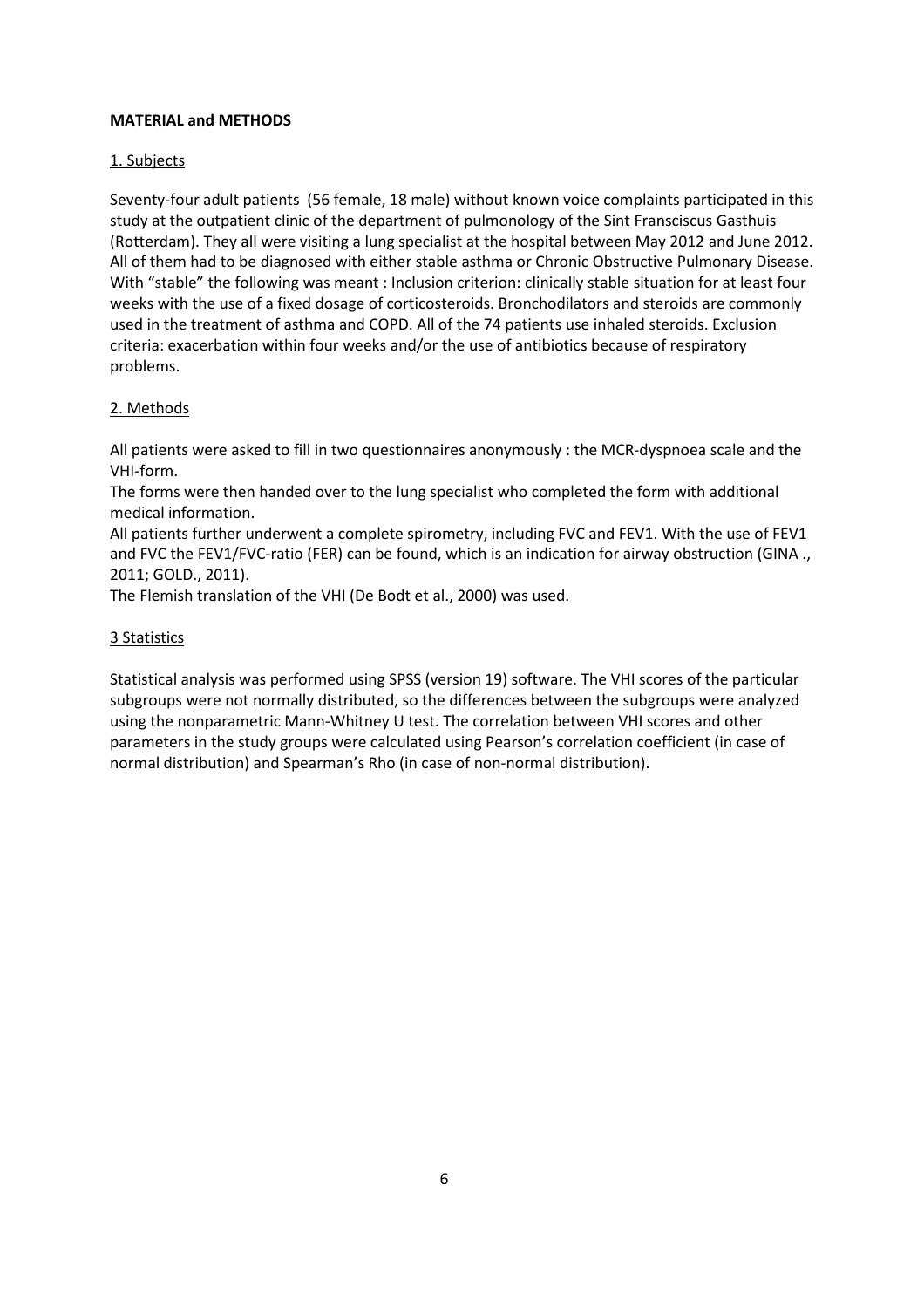#### RESULTS

Seventy-four adult patients (56 female, 18 male) with a mean age of 55.6 ± 16 years were examined. From this group, 44 patients had asthma and 30 COPD. The group's statistics of the VHI-total shows that the median score of asthma patients is 9.0 with a range of 0-77. The median score of COPD patients is 14.0 with a range of 0-80. (Fig. 1)



Figure. 1. Total VHI scores among asthma and COPD patients.

These values are slightly higher than the median value of the normal population (6,0) : the global proportion of patients scoring above (48/74) this value of 6 is 0,649 (C.I. : 0,53 – 0,75) : as 0,53 > 0.50, this means that the global proportion of lung patients scoring higher than the median value of the normal population is significantly increased (p < 0,05). However, actually about 75% of all our chronic lung patients score within the normal range ( 32,8 is percentile 95 of the normal population).

The second step in the analysis is to check if there is a difference between the two categories of patients. In the asthma and COPD groups the dependent variables (VHI-T, VHI-P, VHI-E and VHI-F), are not normally distributed. All the significance values of the Shapiro-Wilk Test are below 0.05 so the data distribution significantly deviates from the normal distribution.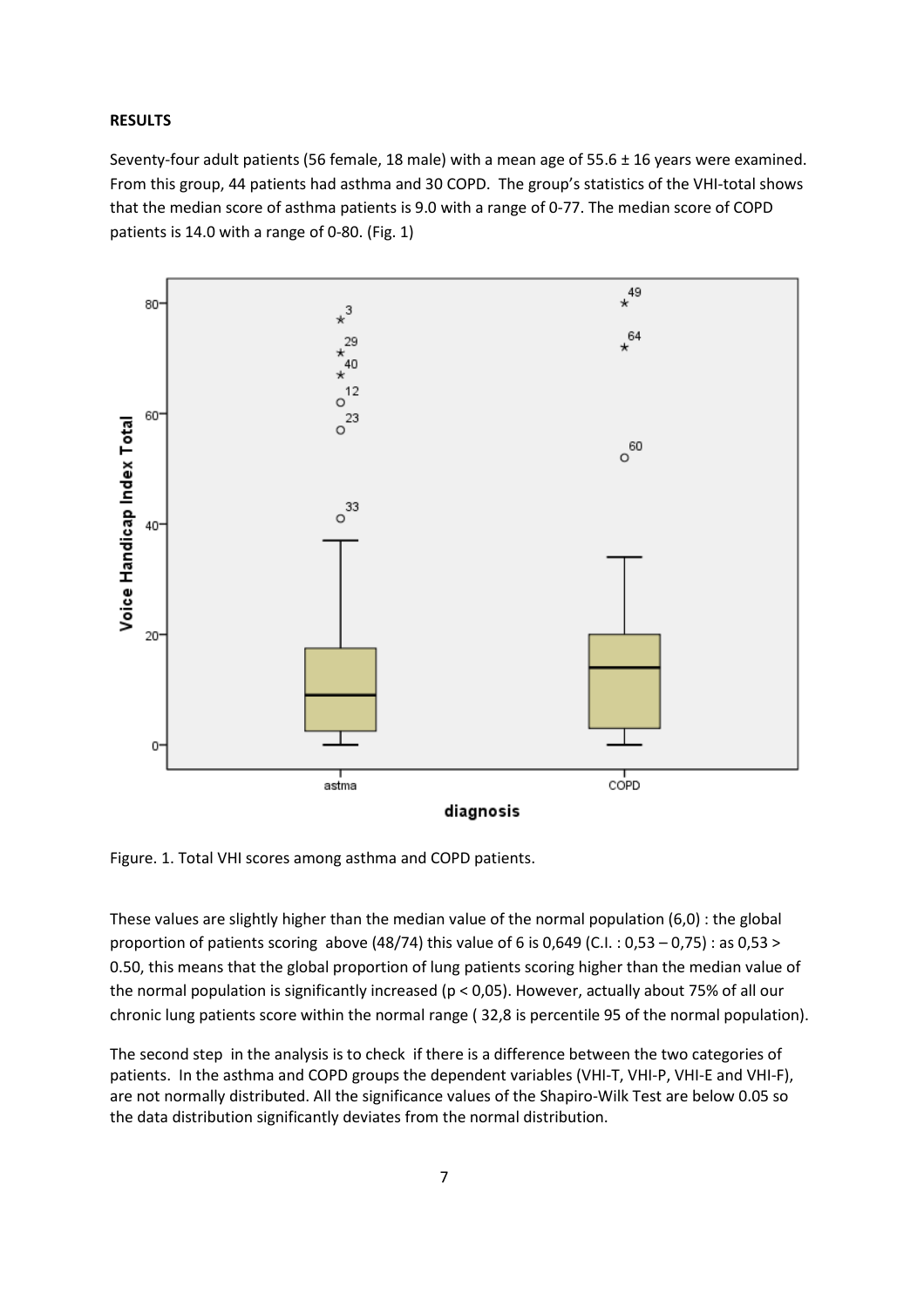The differences between the study groups are analyzed by the nonparametric Mann-Whitney U test, which is a nonparametric alternative to the independent t-test. The COPD group shows the highest mean rank but there is no statistically significant difference between the asthma and the COPD group's VHI's (  $U = 579.5$ ,  $P = 0.375$ ;  $U = 538$ ,  $P = 0.173$ ;  $U = 583$ ,  $P = 0.344$ ;  $U = 622$ ,  $P = 0.675$ ).

|                   | Asthma      | <b>COPD</b> | Total      | P-values of difference |
|-------------------|-------------|-------------|------------|------------------------|
|                   |             |             |            | asthma-COPD            |
| VHI-total, median | $9(0-77)$   | 14 (0-80)   | $11(0-80)$ | 0.375                  |
| (range)           |             |             |            |                        |
| VHI-P, median     | $1.5(0-23)$ | $3.5(0-24)$ | $2(0-24)$  | 0.173                  |
| (range)           |             |             |            |                        |
| VHI-E, median     | $.0(0-27)$  | $0.5(0-27)$ | $.0(0-27)$ | 0.344                  |
| (range)           |             |             |            |                        |
| VHI-F, median     | $5(0-27)$   | $8.5(0-29)$ | $7(0-29)$  | 0.675                  |
| (range)           |             |             |            |                        |

Table 4 shows the median and range of the total scores and the sub-scores of the VHI form for asthma, COPD and the total group.

The third analysis step is to compare the patient's VHI scores with the VHI scores reported in literature in normal control groups. Maertens & de Jong (2007) found a median of 6 points on the VHI-T score in normal subjects. In the asthma group 60% had a score above 6. In the COPD group the percentage reached 70%.

To analyze the distribution of the VHI-T scores of asthma and COPD patients respectively under or above this median a chi-square test is done. The Chi-square test is used to check if there is a relationship between two categorical variables. The Chi-square  $(1)$  = 0.916, p = 0.339. So there is no statistically significant association between both diagnoses and VHI-T (<6 and >6).

The strength of association between the variables is weak according to Phi and Cramer's V test  $p =$ 0.339.

A fourth analysis step investigates if female and male patients demonstrate significantly different scores on the VHI. (Fig. 2)

H0: μ-female = μ-male. (VHI-T)

In the asthma group were 40 females (91%) and 4 males (9%). In the COPD group there were 16 females (53%) and 14 males (47%).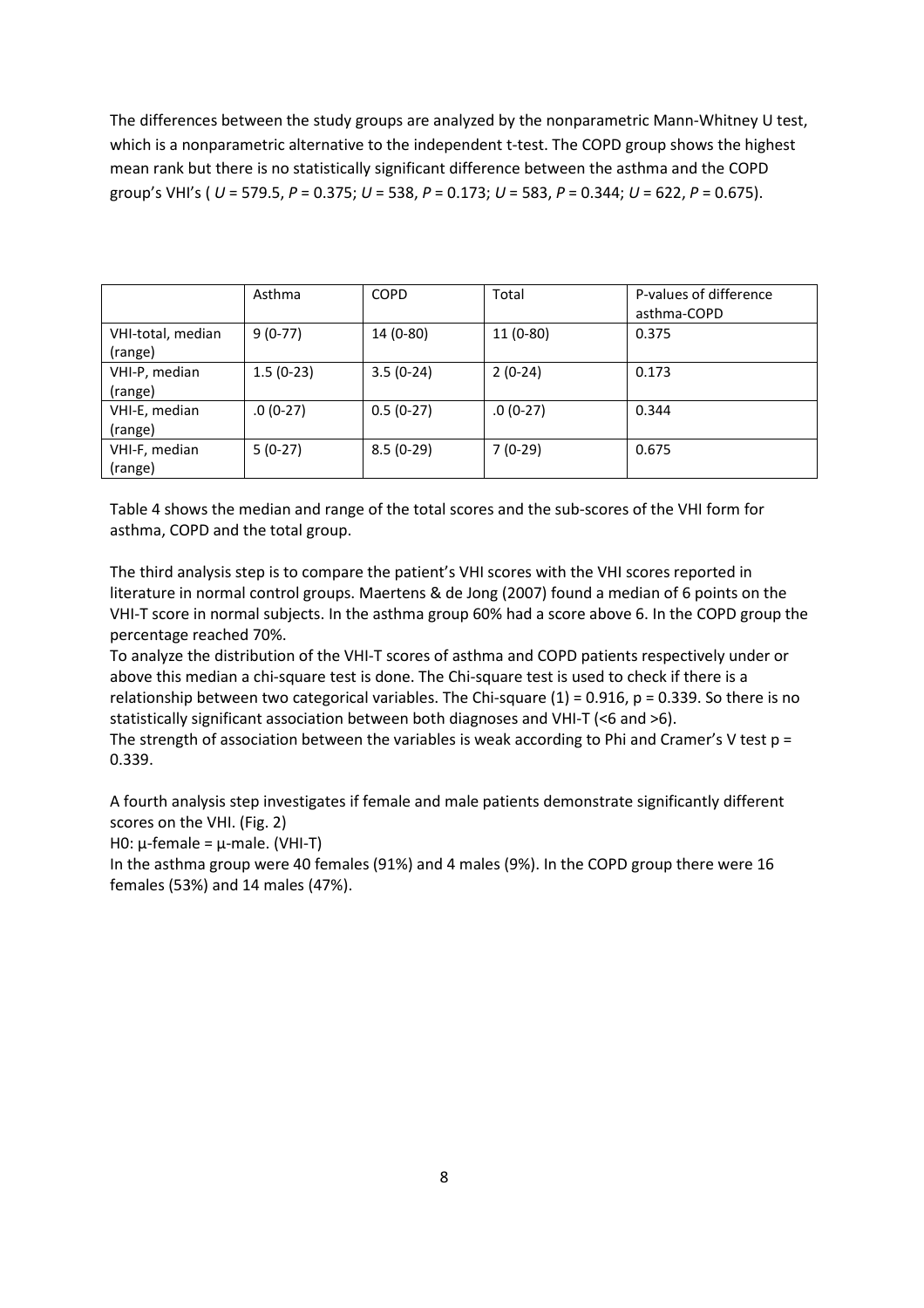

Figure. 2. Total VHI scores for female and male patients.

According to the Kolmogorov Smirnov and the Shapiro-Wilk Test, the dependent variables (VHI-T, VHI-P, VHI-E and VHI-P), are not normally distributed. All the significance values are below 0.05, so the data significantly deviate from a normal distribution.

The differences between the study groups were analyzed using the nonparametric Mann-Whitney U test. From this test it can be concluded that there is no statistically significant difference between the female and the males group's VHI's ( $U = 391$ ,  $P = 0.183$ ;  $U = 409$ ,  $P = 0.264$ ;  $U = 386$ ,  $P =$ 0.119;  $U = 392$ ,  $P = 0.184$ ), despite the fact that the female group shows slightly higher scores on VHI-T, VHI-P, and VHI-F.

|                          | Female     | Male        | Total      | P-values of difference<br>Female-Male |
|--------------------------|------------|-------------|------------|---------------------------------------|
| VHI-T, median<br>(range) | $11(0-80)$ | $7(0-72)$   | $11(0-80)$ | 0.183                                 |
| VHI-P, median<br>(range) | $8(0-29)$  | $5(0-26)$   | $2(0-24)$  | 0.264                                 |
| VHI-E, median<br>(range) | $.0(0-27)$ | $.0(0-26)$  | $.0(0-27)$ | 0.119                                 |
| VHI-F, median<br>(range) | $2(0-24)$  | $1.5(0-20)$ | $7(0-29)$  | 0.184                                 |

Table 5. shows the median and range of the total scores and the sub-scores of the VHI form for female, male and the total group.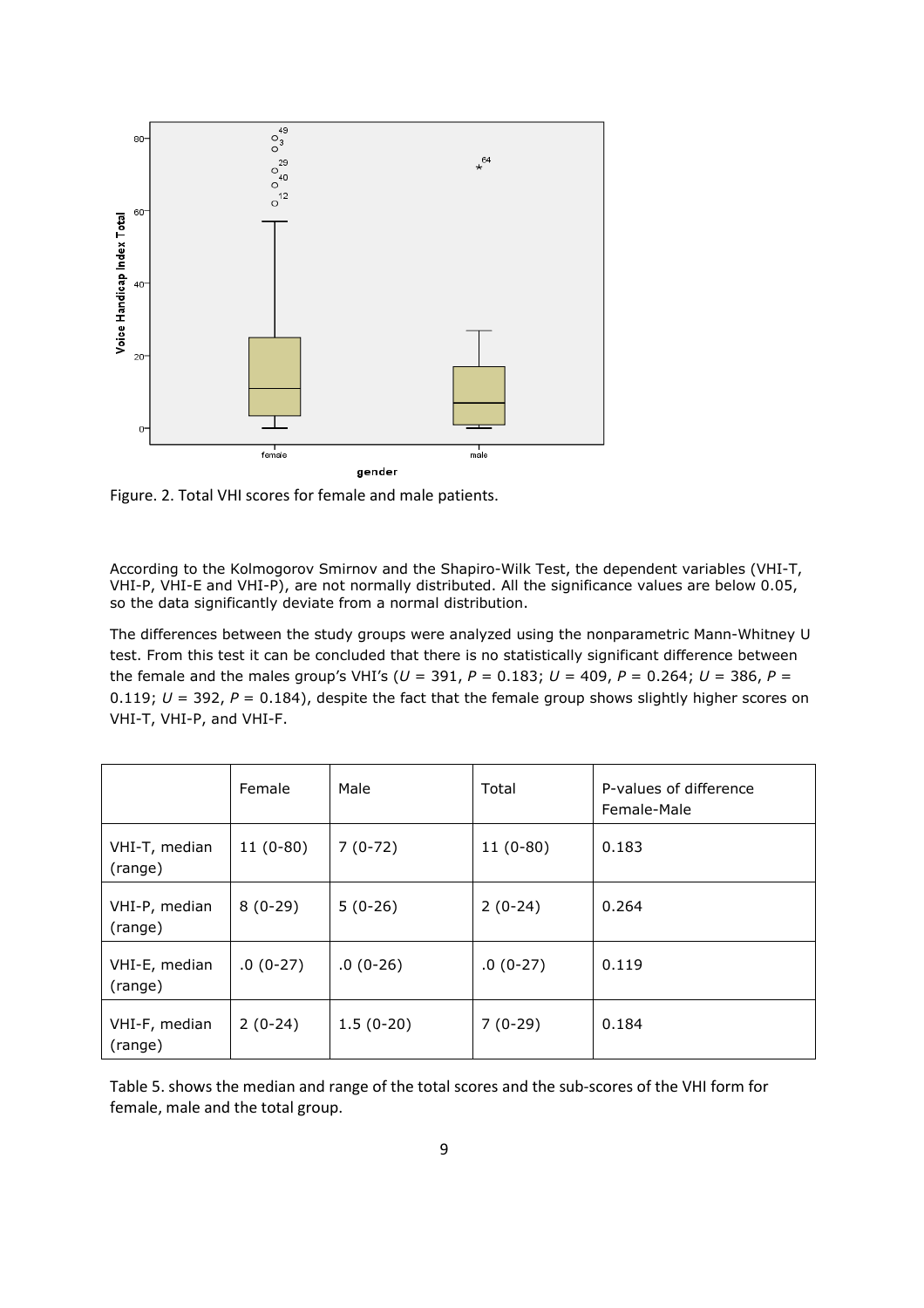The fifth analysis step compares the results of the female and male groups to scores reported in literature. To find out if the proportion of the VHI-T scores under and above a value of 6 (Maertens & de Jong, 2007) differs in males and females a chi-square test is achieved. The Chi-square = 2.155, p = 0.142. It can be concluded that there is no statistically significant association between gender and VHI-T ( < 6 and > 6 ). That is, both female and male score comparably on VHI-T.

The strength of association between the variables is very weak,  $p = 0.142$ , according to both tests (Phi and Cramer's V).

A sixth additional analysis step investigates if a subgroup from the study group shows at least a moderate voice handicap (score of 20 and higher).

For this we take as reference the study by Fairfield and Richards., 2007. : VHI scores lower than 20 were considered to be "minimal", scores from 20-39 as "moderate", 40-59: "severe", and 60 and up: "very severe".

In the present study 17 of the 74 patients (23%) showed at least a moderate voice handicap. The Chi-square test for independence is used to check if there is a relationship between the two categorical variables. For the asthma group 23% scored at least a moderate voice handicap. For the COPD group this was also the case.

The Chi-square (1)=0.004, p= 0.951. It can be concluded that there is no statistically significant association between diagnosis and VHI-T (< 20 and > 20). That is, both asthma and COPD patients score comparably on the VHI-T (< 20 and > 20).

A seventh analysis step investigates the difference between the three subscales of the VHI questionnaire (Fig. 3)

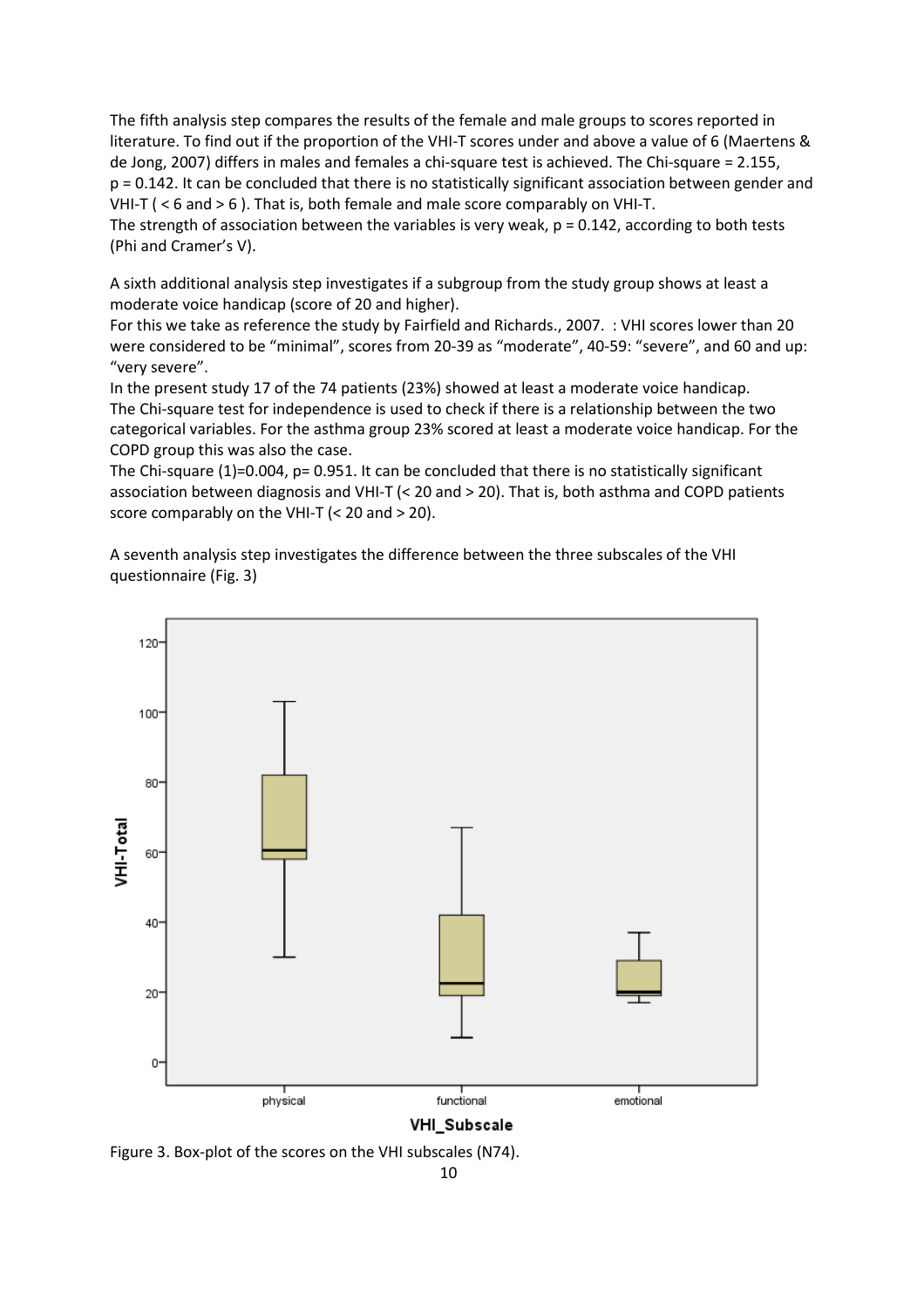## **Statistics**

## VHI\_SubTot

| Physical   | N      | Valid   | 10    |
|------------|--------|---------|-------|
|            |        | Missing | 0     |
|            | Median |         | 60,50 |
| Functional | N      | Valid   | 10    |
|            |        | Missing | 0     |
|            | Median |         | 22,50 |
| Emotional  | N      | Valid   | 10    |
|            |        | Missing | 0     |
|            | Median |         | 20,00 |
|            |        |         |       |

Table 6. Statistics show the number of questions per subscale and the median score.

The scores of the three subscales are compared in the total group of patients in order to determine if there are any significant differences.

The Levene's F statistic has a significance value of 0.036. It can be concluded that the Levene's F is significant, which means that there are no similar variances and it is required to refer to the Robust Tests of Equality of Means Table instead of the ANOVA Table.

By using the Welch test it can be concluded that the significance value is less than 0.05 meaning there is a statistically significant difference between the three subscales as a whole. There is further a significant difference between VHI- physical and as well VHI-functional as VHI- emotional ( $p =$ respectively 0.001 and 0.000). However, there is no difference between VHI-functional and VHIemotional ( $p = 0.630$ ).

This indicates that lung patients report higher impairment for the physical aspects of voice related quality of life.

More in detail, the highest ranked items were:

P2: 'I run out of air when I talk.'  $(103/644) \rightarrow 16\%$ 

P4: 'The sound of my voice varies throughout the day.'( $87/644$ )  $\rightarrow$  14%

P17: 'The clarity of my voice is unpredictable.'( $82/644$ )  $\rightarrow$  13%

(644 is the total score of all 74 patients for the "physical" subscale of the VHI)

An eighth, interesting analysis step is to investigate the strength and direction of associations between on the one hand FEV1,FVC and FER and on the other hand the VHI.

It was necessary to use the Spearman's Rho because variables FEV1 and VHI-T are not normally distributed and there are outliers ( $r = -.073$ ,  $n = 74$ ,  $P = 0.541$ ). A Spearman's Rank Order correlation was run to determine the relationship between FEV1 and VHI-T in 74 patients. There is a very weak, negative correlation between FEV1 and VHI-T, which is statistically not significant  $(r_s(72) = -.120, P =$ .311).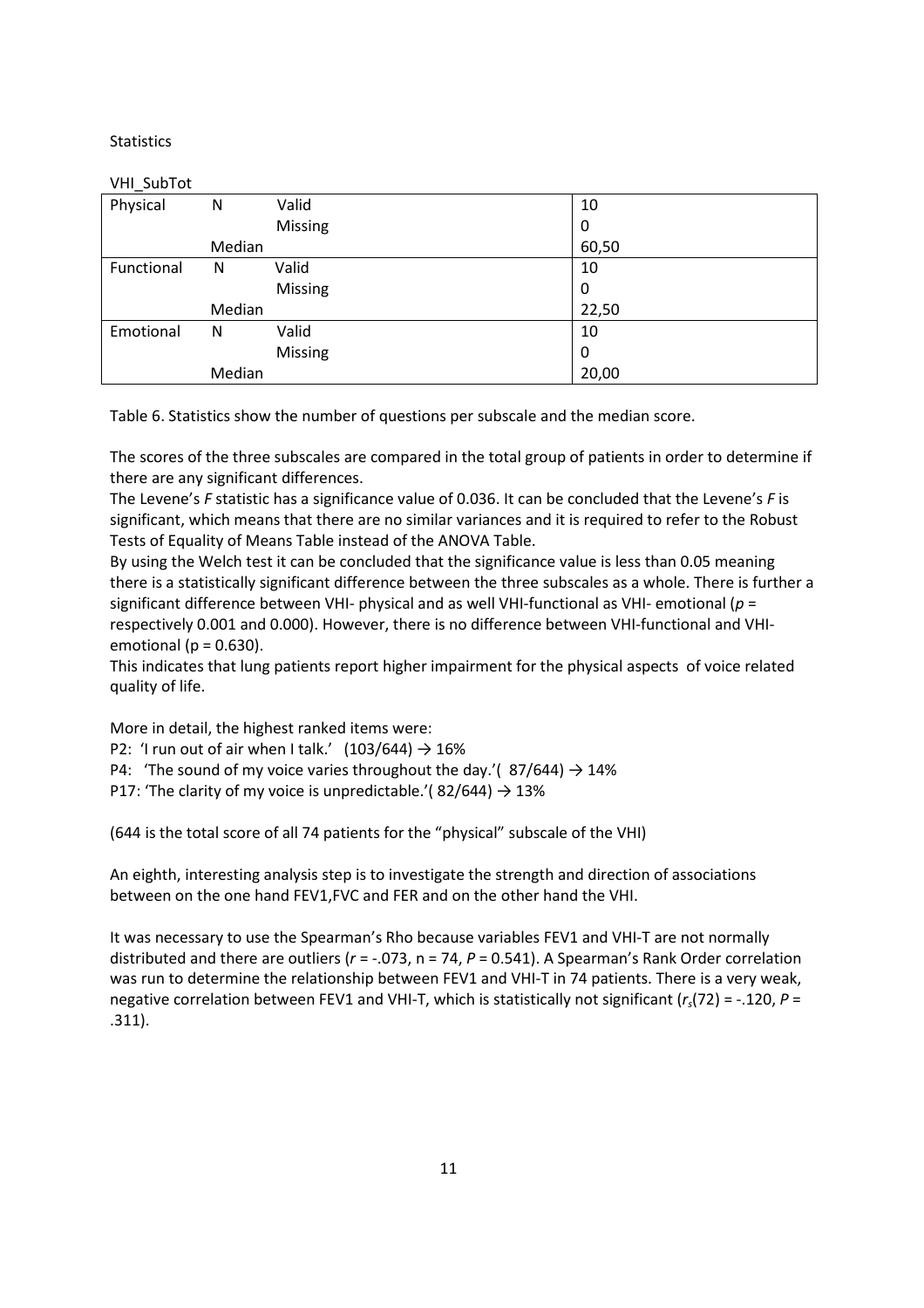Similarly, it was necessary to use the Spearman's Rho because variables FVC and VHI-T are not normally distributed and there are outliers ( $r = -.148$ ,  $n = 74$ ,  $P = 0.211$ ). A Spearman's Rank Order correlation was run to determine the relationship between FVC and VHI-T in 74 patients. There is a very weak, negative correlation between FEV1 and VHI-T, which is statistically not significant  $(r<sub>s</sub>(72) =$  $-.134, P = .260$ ).

Finally, it was also necessary to use the same Spearman's Rho because variables FER and VHI-T are not normally distributed and there are outliers ( $r = .028$ ,  $n = 74$ ,  $P = 0.811$ ). A Spearman's Rank Order correlation was run to determine the relationship between FER and VHI-T in 74 patients . There is a very weak, negative correlation between FER and VHI-T, which is statistically not significant ( $r_s$ (72) = - $.036, P = .764$ ).

A ninth analysis step investigates the effect of age on the VHI in the asthma and COPD groups. A Spearman's Rank Order correlation was run to determine the relationship between 74 patients' age and VHI-T. There is a very weak, positive correlation between age and VHI-T, which is statistically not significant  $(r_s(72) = .009, P = .938)$ .

A tenth analysis step investigates the relation between the self-reported degree of dyspnoea in daily life (MRC-score) and the VHI in the asthma and COPD patients (Fig. 4)



Figure 4. Box-plot of the MRC scores and the VHI-T scores.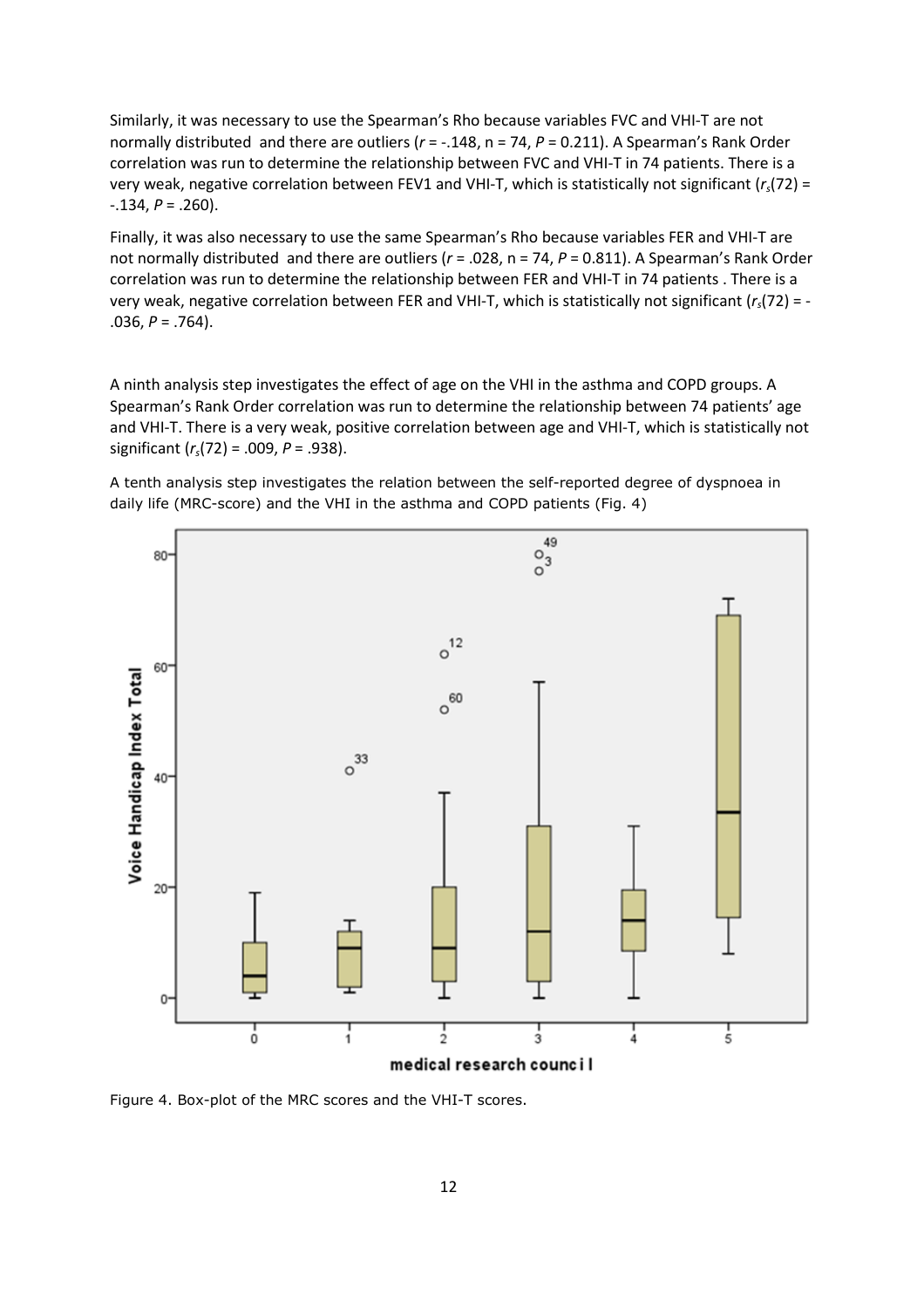There are outliers requiring the use of a non-parametric test such as Spearman's Correlation. A Spearman's Rank Order correlation was run to determine the relation between 74 patients' MRC and VHI scores. There is a weak positive correlation, which is statistically significant  $(r<sub>s</sub>(72) = .388, P =$ .001). Fig. 4 shows that particularly the patients with the most severe level of the MRC scale report a quite high voice handicap.

The last analysis step is to compare VHI scores ( at least at moderate level, thus > 20) and MRC scores higher than 2.

The Chi-Square test for independence, is used to check if there is a relationship between two categorical variables. The Chi-square is  $(1) = 5.521$ ,  $P = 0.019$ , indicating that there is a statistically significant association between MRC and VHI. That is, a high-MRC score generally corresponds with a high VHI score.

Phi and Cramer's V are both tests of the strength of association. We can see that there is low association (.1 to .3) between the variables (0.277,  $p = 0.019$ ).

#### **DISCUSSION**

The present study is aimed to assess the VHI-scores in patients with chronic lung disease, and to compare the two main categories of these patients : patients with asthma and patients with COPD. The VHI is currently considered the best suited tool for reflecting the voice related quality of life.

Globally it appears that, in general, the VHI-score of patients with chronic lung disease is slightly but significantly higher than the median value of the normal population (6,0). However about 75% of chronic lung patients score within the normal range (a score of 32,8 corresponds to the 95<sup>th</sup> percentile of the normal population (Maertens & de Jong, 2007).

When considering the qualification of the VHI total scores as proposed by Fairfield and Richards., 2007 ( VHI scores lower than 20 = "minimal", scores from 20-39 = "moderate", 40-59 = "severe", and 60 and up = "very severe") , 57 out of the 74 patients (77 %) reported no or a minimal voice handicap (score < 20), and the percentage is comparable for asthma and COPD patients. Dogan et al. (2007) found that 40% out of 40 mild-to-moderate adult asthmatics had VHI scores higher than 16 (considered by these authors as the limit of normality). In our study, 34 % reach scores above 16. These proportions are roughly comparable. It is interesting to notice that Dogan et al. (2007) also report that, in their asthmatic patients, maximum phonation time, frequency, and amplitude perturbation parameters were impaired, but that the vital capacity and the duration of illness did not correlate with these findings. However it must be noticed that the asthma patients of Dogan's article were younger (mean age 39,9 +/- 11.9 years) than those of the present study (55.6 +/- 16 years).

We did not find a significant difference between the VHI scores of asthma (9) and COPD (14) patients. Referring to van Gogh et al. (2007), a difference score of 15 points or more should be necessary for being considered as clinically relevant when comparing groups of patients.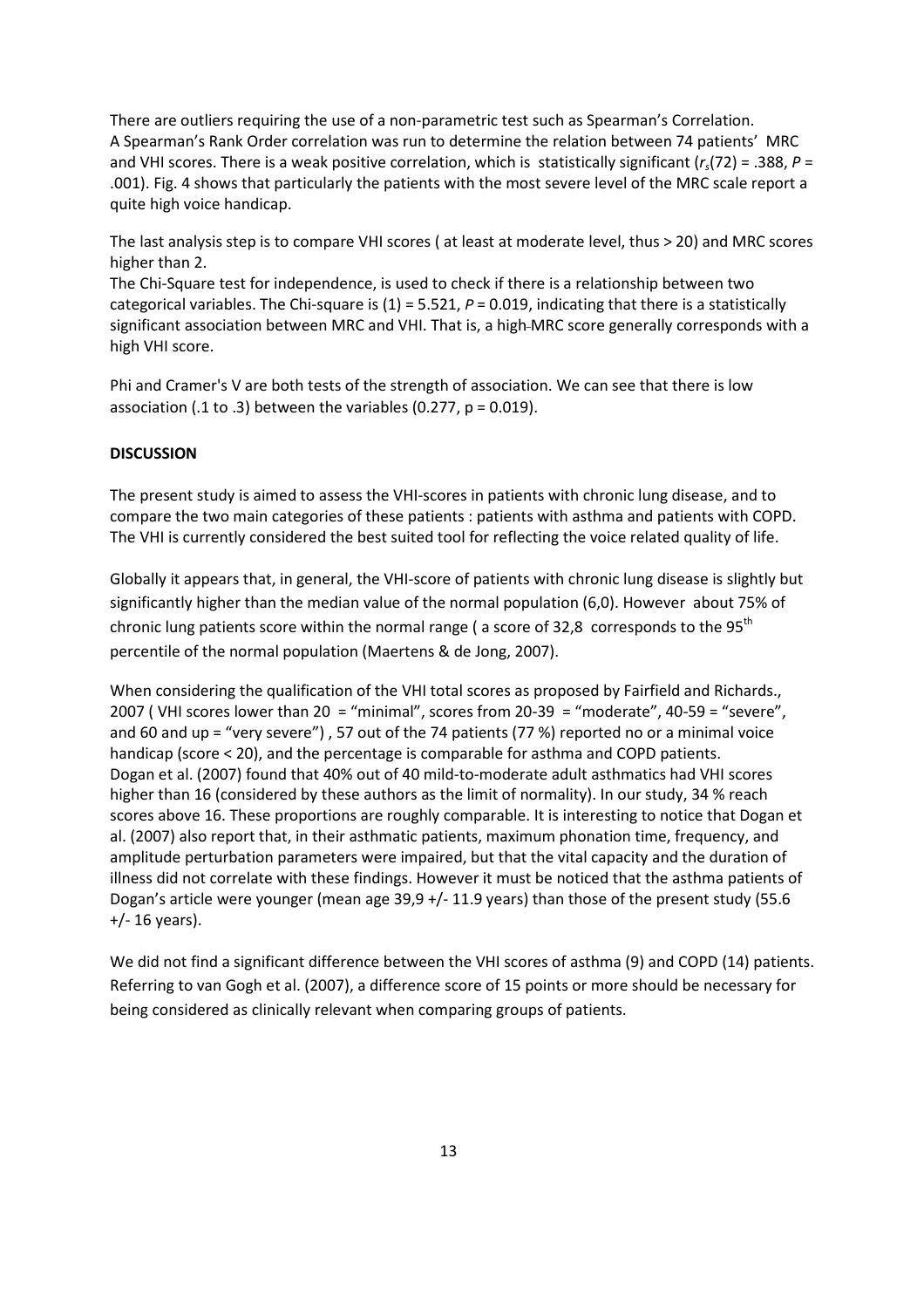This lack of difference between asthma and COPD patients is corroborated by the analysis based on different threshold limit values : The VHI scores (total and subscale scores) of the patients with asthma and COPD were compared with respect to the scores of 6 (median of normal healthy population) and 20 (upper limit of 'minimal' impairment) : again, no significant difference could be shown. However, the median score of the COPD group is slightly higher than the results of the asthma group. A possible explanation could be that in the COPD population the airway obstruction increases with time. It might be that COPD patients have permanently to adapt to their new situation. Another explanation might be that the general health condition of asthma patients is better on average than that of COPD patients.

The biopsychosocial handicap related to voice problems seems to be slightly worse among women than men, but the scores don't differ significantly. It is well known that, as a rule, voice problems occur more frequently in women. Rosen and Murry (2000) also found that in general the females scored higher on the VHI.

An analysis of the correlation between the VHI score and FEV1, FVC and FER yielded no significant relationship. The absence of a significant correlation between these measurements indicates that objective measurements of lung function do not correlate with the patient's subjective vocal wellbeing. In other words, the perceived voice handicap of the patient and the physical reality do not match per se. In contrary, there is a statistically significant association between MRC- (subjective dyspnoea scale) and VHI-scores. That is, a higher MRC score generally corresponds with a higher VHI score. However, as can be seen in Fig. 4 , the VHI score is mainly increased in level 5 of the MRC scale, i.e. patients reporting that they are " Too breathless to leave the house, or breathless when dressing or undressing".

Regarding age, no clear associations were found in this study with the VHI , as well in the asthma as in the COPD group.

Our data seem to corroborate the statement (Meulenbroek, 2010) that the Voice Handicap Index is a reliable instrument to assess vocal handicap regardless age, gender or disease type, and that it is useful to assess the consequences of the voice handicap independently of the etiology. Concerning the subscales of the VHI, some consistency is found between the results obtained by Woisard et al., (2007) (voice pathology in general) and this study: the highest level of handicap pertains to the physical subscale, while the lowest one pertains to the emotional subscale. These results are also concordant with the findings of Kooijman et al. (2007), who postulated that – in general - the physical aspects of voice disorders exert the strongest impact on the total VHI score. In our study, when comparing the mean VHI scores in subscales, the between-subgroup differences were significant only between the physical subscale and respectively the functional and the emotional subscales. This indicates that the voice handicap seems to result mainly from the physical aspects of the voice.

In the present study, it was not possible to have – for comparison - objective data of voice analysis. Also information about the vocal fold status of the patients is missing. The consequence is that the conclusions exclusively rely upon the self-reported voice-related quality of life, and not on the voice quality itself.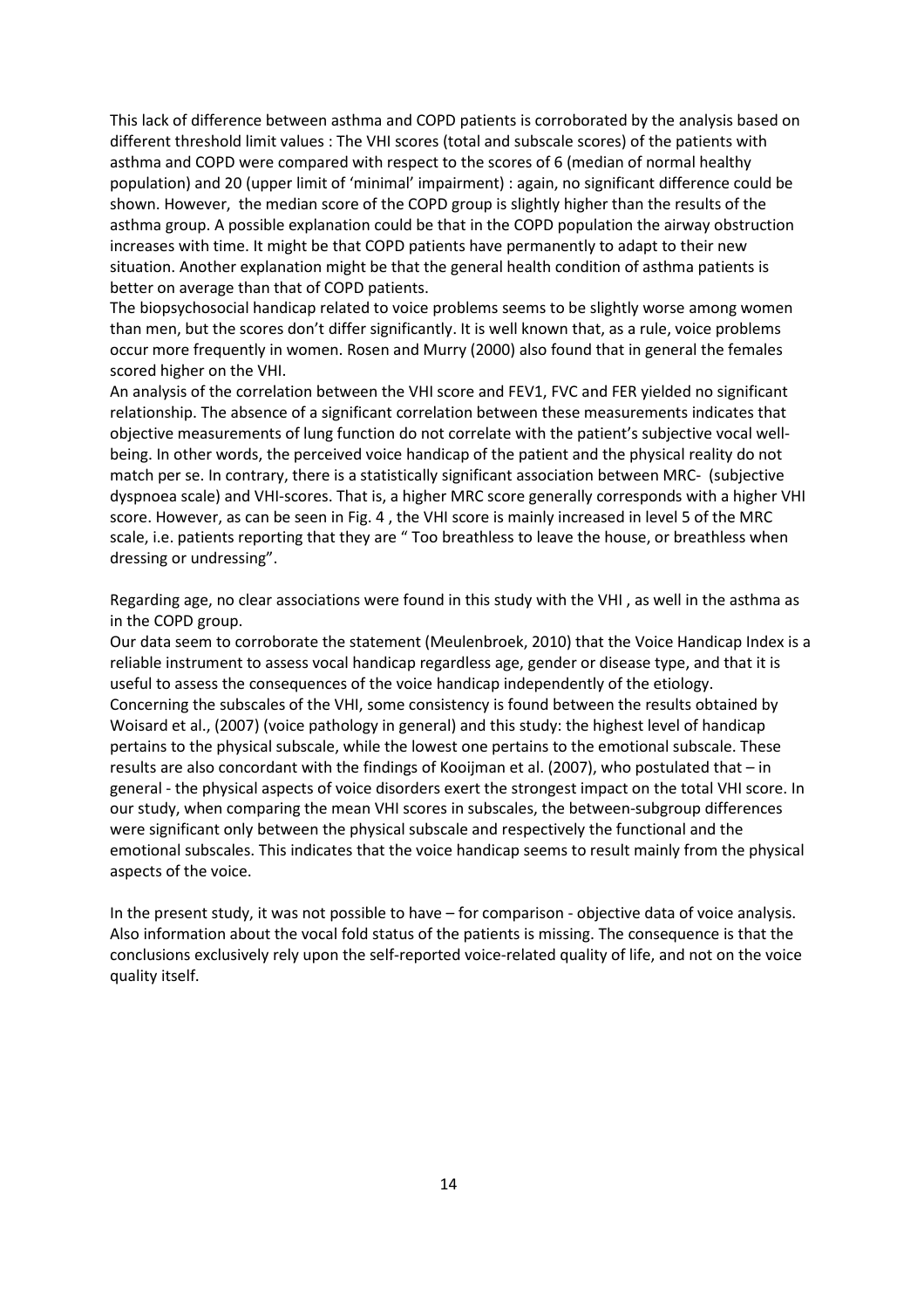## **Conclusion**

Chronic lung patients without specific voice complaints report a slightly but significantly decreased voice-related quality of life when compared to the normal healthy population. However, about 75% of all our chronic lung patients score within the normal range (percentile 95 of the normal population) .

There is no significant difference in VHI scores between asthma and COPD patients. The absence of a significant correlation between VHI and measurements like FEV1, FVC and FER, indicates that objective measurements of pulmonary function do not correlate with the patient's subjective vocal well-being.

The physical aspects of voice exert the strongest impact on the VHI score.

There is further a statistically significant association between MRC- (subjective dyspnoea scale) and VHI-scores, particularly for the most severe level of the MRC scale. This seems to point out that patients with high scores on the MRC-scale – even without having specific voice complaints- could benefit from logopedic advices pertaining to voice use and voice hygiene.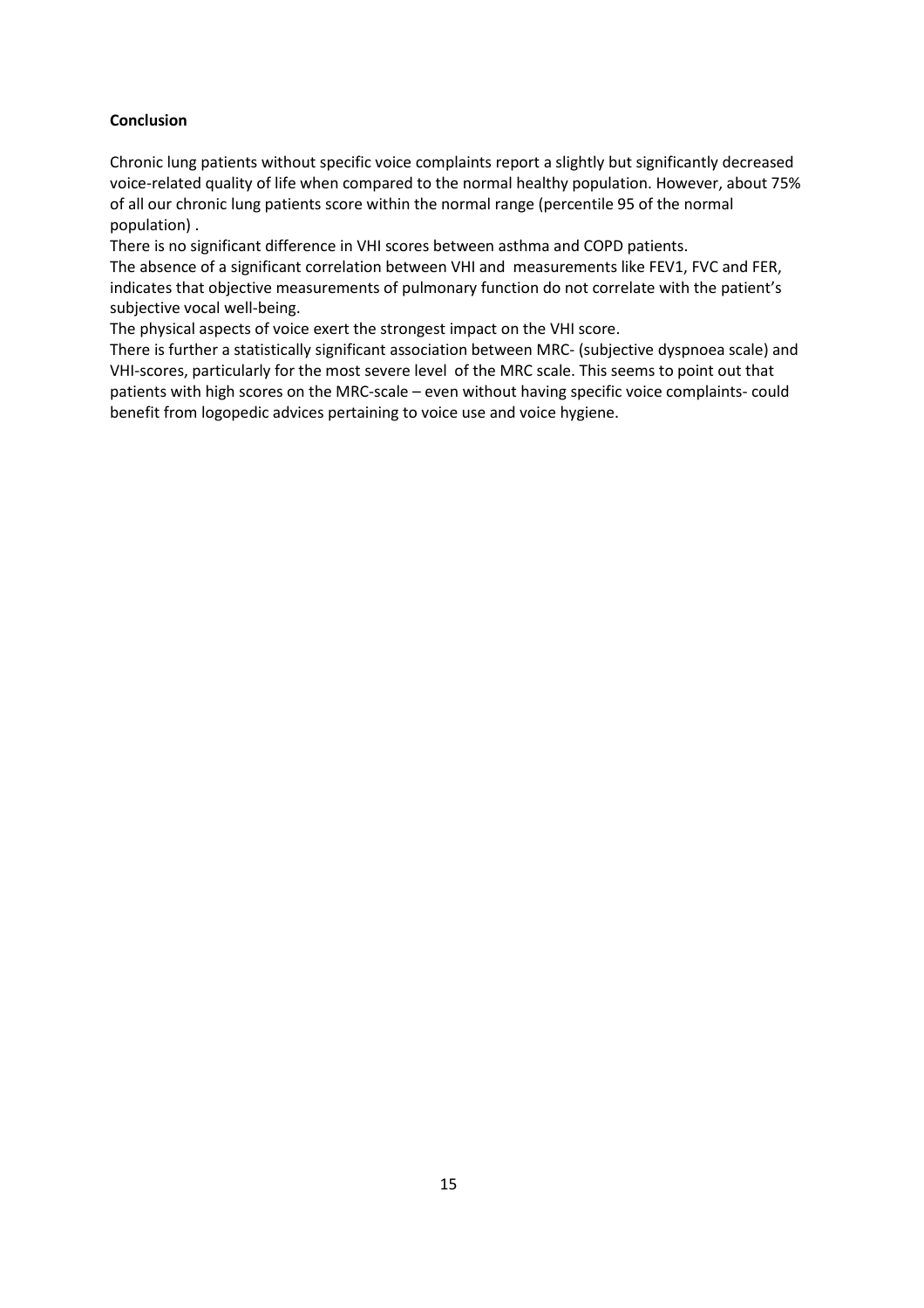## Acknowledgments:

The autor thanks Dr. J.C.C.M. in 't Veen lung specialist at the department of pulmonology of the Sint Fransciscus Gasthuis (Rotterdam) for his extensive help in recruiting candidates for participation in this study. I am also sincerely grateful to Prof. Dr. P.H. Dejonckere whose valuable advice and opinions on the manuscript have been of great importance. Marie-Claire Zeijger, Eelco Nicodem and Marcelin Laurens are acknowledged for their professional and linguistic advice in the preliminary stages of constructing this study.

And finally Daniela, Quinten and Aidan Zeijger for their love and support during the whole study.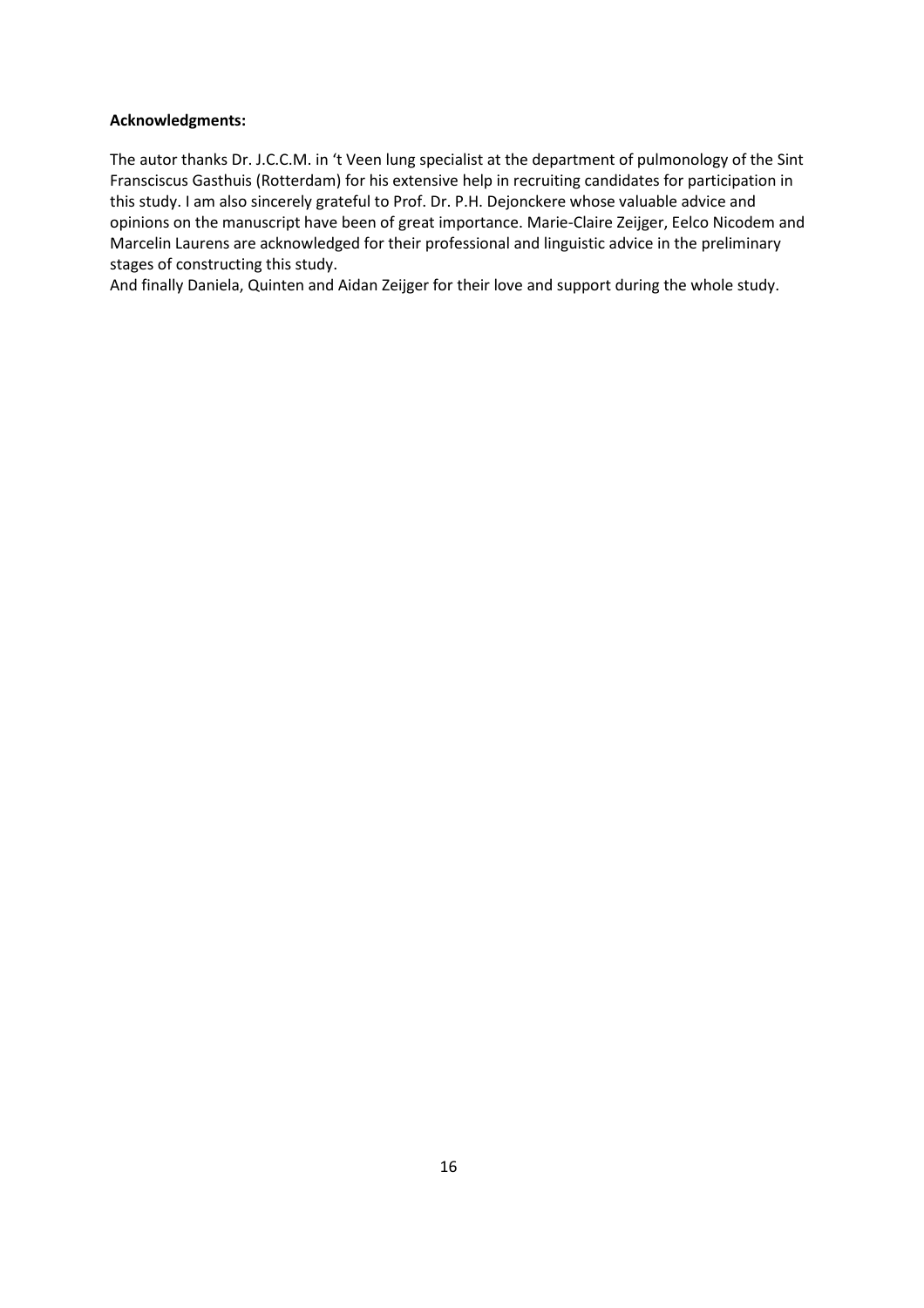## LIST OF ABBREVIATIONS

ENT Ear-Nose-Throat FER Forced Expiratory Rate FEV1 Forced Expiratory Volume in 1 second FVC Forced Vital Capacity GOLD Global Initiative for Chronic Obstructive Lung Disease GINA Global Initiative for Asthma LAN Long Alliantie Nederland MRC Medical Research Council (Dyspnoe score) VHI Voice Handicap Index<br>VHI-T Voice Handicap Index Voice Handicap Index Total VHI-F Voice Handicap Index Functional subscale VHI-E Voice Handicap Index Emotional subscale VHI-P Voice Handicap Index Physical subscale

COPD Chronic Obstructive Pulmonary Disease

VLS Videolaryngeostroboscopic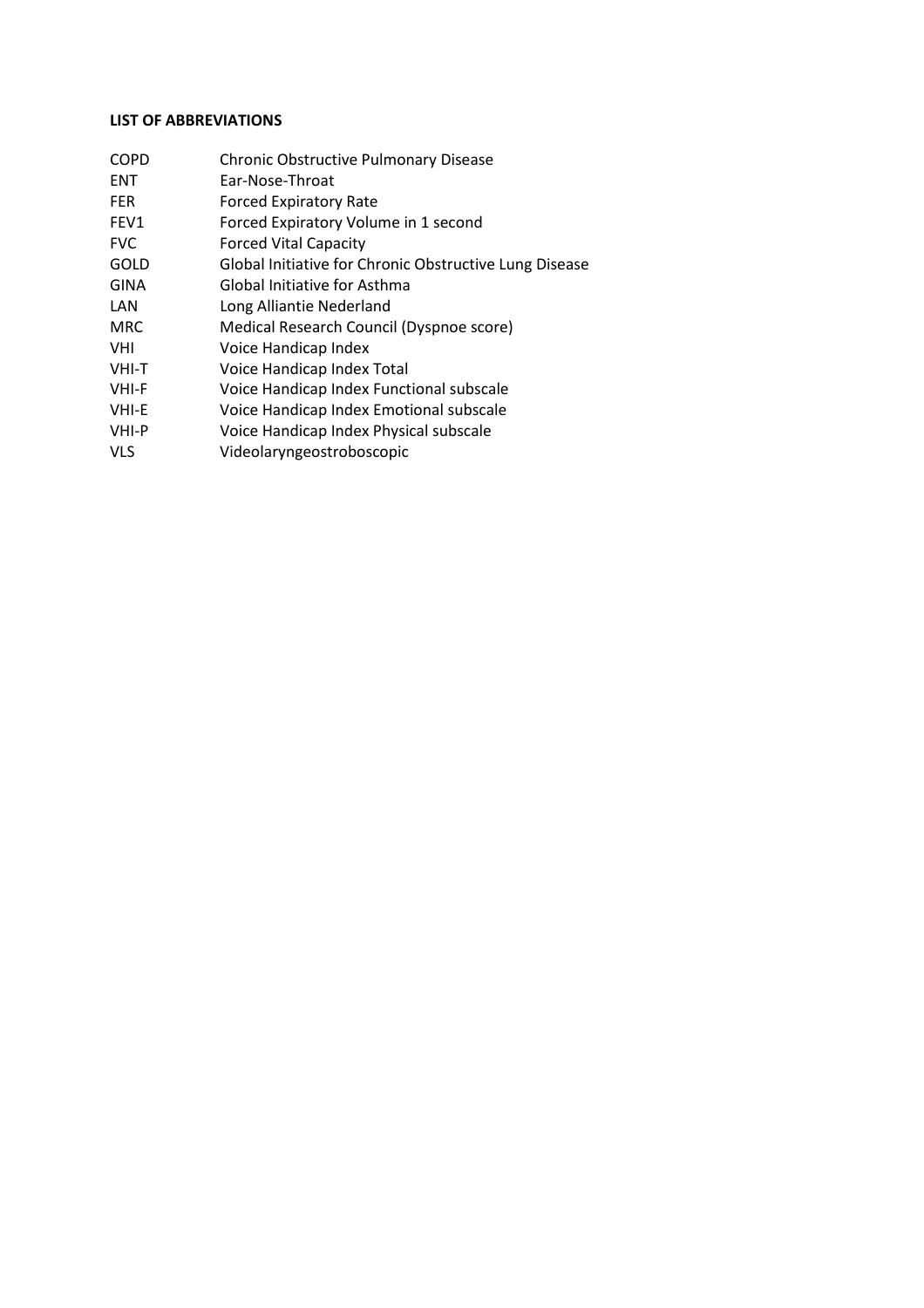#### References

Bestall, J.C., Paul, E.A., Garrod, R., Garnham. R., Jones, P.W., Wedzicha, J.A. (1999). Usefulness of the Medical Research Council (MRC) dyspnoea scale as a measure of disability in patients with chronic obstructive pulmonary disease, Thorax; 54: 581-586.

De Bodt, M., Jacobson, B., Musschoot, S., et al. (2000) De Voice Handicap Index, een instrument voor het kwalificeren van psychosociale consequenties van stemstoornissen. Logopedie, 13: 29-33.

Dejonckere, P.H., Brady, P., Clemente, P., Cornut, G., Crevier-Buchmann, L., Friedrich, G., van de Heyning, P., Remacle, M., Woisard, V. (2001). A basic protocol for functional assessment of voice pathology, especially for investigating the efficacy of (phonosurgical) treatments and evaluating new assessment techniques: guideline elaborated by the Committee on Phoniatrics of the European Laryngological Society (ELS). Eur Arch Otorhinolaryngol, 258: 77-82.

Dogan, M., Eryuksel, E., Kocak, I., Celikel, T., and Sehito, M. (2007) Subjective and Objective Evaluation of Voice Quality in Patients With Asthma. J Voice, 21: 224-230.

Fairfield, C., Richards, B. (2007). Reported voice difficulties in student teachers: a questionnaire survey. British Journal of Educational Studies, volume 55, nr. 4: 409 – 425.

Fox, A., Monoson, P., Morgan, C. (1989). Speech dysfunction of obstructive sleep apnea. A discriminant analysis of its descriptors. Chest. Vol. 96, 589-595.

GINA Report, Global Strategy for Asthma Management and Prevention, Global Initiative for Asthma (GINA) 2011. Available from: http://www.ginasthma.org/.

Global Strategy for the Diagnosis, Management and Prevention of COPD, Global Initiative for Chronic Obstructive Lung Disease (GOLD) 2011. Available from: http://www.goldcopd.org/.

Grassel, E., Hoppe, U., Rosanowski, F. (2008). Grading of the Voice Handicap Index. HNO, 56: 1221-1228.

Hakkesteegt, M.M., Wieringa, M.H., Gerritsma, E.J., Feenstra, L. (2006). Reproducability of the Dutch Version of the Voice Handcap Index. Folia Phoniatrica et Logopeadica. 58; 132-138.

Hakkesteegt, M. (2009). Evaluation of voice disorders Dysphonia Severity Index and Voice Handicap Index, Thesis: Erasmus University Rotterdam.

Hammond, T.H., Gray, S.D., Butler, J.E. (2000) Age- and gender-related collagen distribution in human vocal folds. Ann Otol Rhinol Laryngol, 109(10 Pt 1):913-20.

Hannink, J.D.C., van Haren-Willems, J.H.G.M., van Hees, H.W.H., Heijdra, Y.F., van Helvoort, H.A.C., Heunks, L.M.A. (2011) Praktische handleiding longfunctietesten. 2011. Bohn Stafleu van Houten. Houten. 10-28

Jacobson, B.H., Johnson, A., Grywalski, C., Silbergleit, A., Jacobson, G., Benninger, M.S. (1997) The Voice Handicap Index (VHI): Development and Validation. Am J Speech Lang Pathol, 6: 66-70.

Jong de, F.I.C.R.S., Kooijman, P.G.C., Thomas, G., Huinck, W.J., Graamans, K., Schutte, H.K. (2006) Epidemiology of voice problems in Dutch Teachers. Folia Phoniatrica et Logopeadica, 58;186-198.

Kooijman, P.G., Thomas. G., Graamans, K., de Jong, F.I.C.R.S. (2007) Psychosocial impact of the teacher's voice throughout the career. J Voice, May;21(3):316-24.

Lakerveld-Heyl, K., van Ravensberg, C.D., Wams, (2005). Project PACK: Paramedische zorg voor patiënten met COPD. Amersfoort: Nederlands Paramedisch Instituut.

Lee, L., Loudon, R.G.,, Jacobson, B.H., et al. (1993) Speech breathing in patients with lung disease. Am Rev Respir Dis, 147: 1199-1206.

Lee, L.M., Lambert, I., Loudon, R.G. (1998). Evaluation of dyspneu during physical and speech activities in patients with pulmonary diseases. Chest. Vol. 113, 625-632.

Long Alliantie Nederland, Zorgstandaard COPD, 14 juni 2010.

Lopez, A.D., Shibuya, K., Rao, C., Mathers, C.D., Hansell, A.L., Held, L.S., et al. (2006). Chronic obstructive pulmonary disease: current burden and future projections. Eur Respir J, 27(2): 397-412.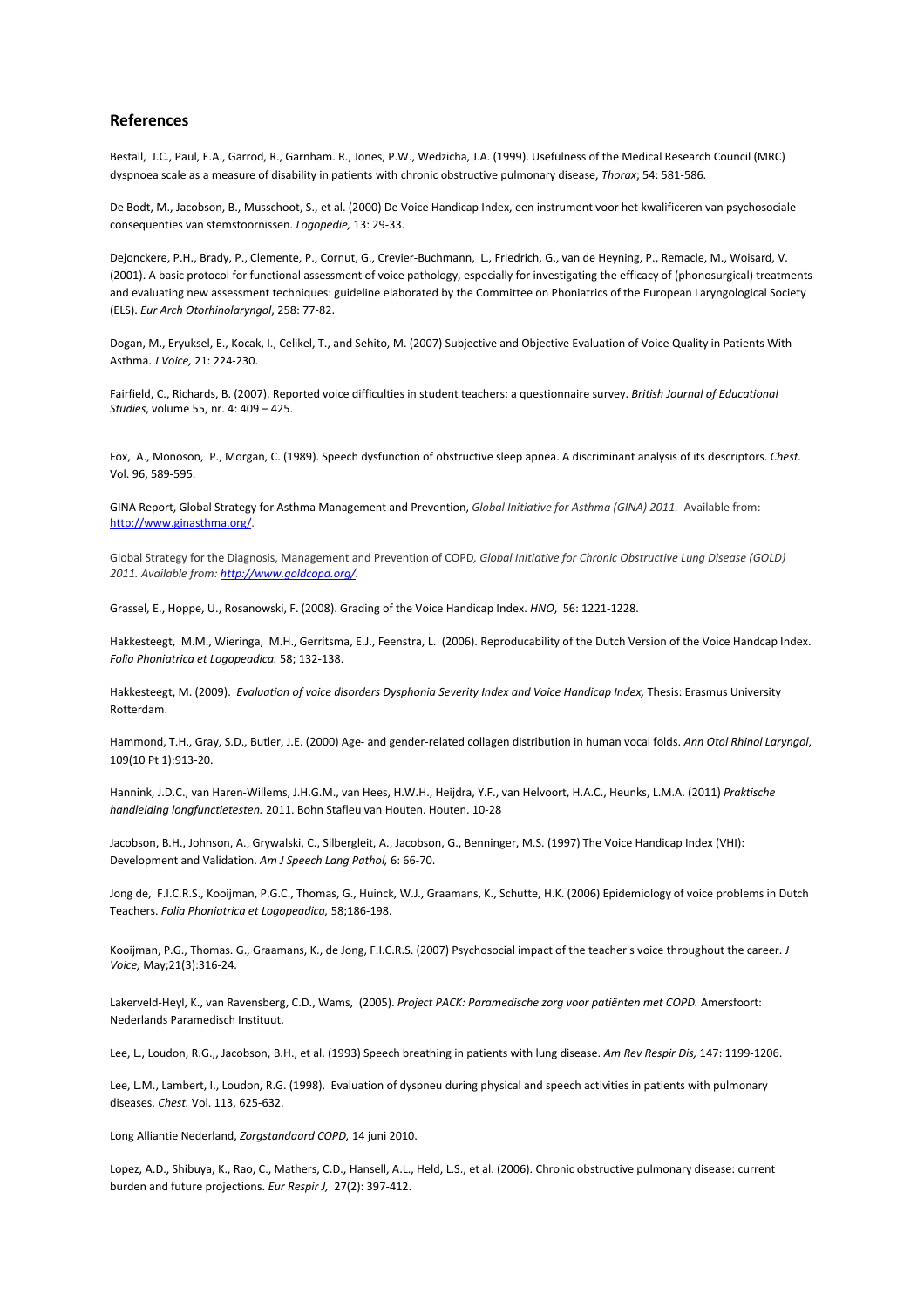Loudon, R.G., Lee, L., Holcomb, B.J. (1988) Volumes and Breathing patterns during speech in healthy and asthmatic subjects. J Speech Hear Res, 31:219-27.

Maertens. K., de Jong, F.I.C.R.S. (2007) The voice handicap index as a tool for assessment of the biopsychosocial impact of voice problems. B-ENT, 3(2):61-6

Maille, A.R. (2000) Quality of Life in Asthma and COPD- development of a disease specific questionnaire, Thesis University of Amsterdam, 2000.

Meulenbroek, L.F.P. (2010). A concept towards multidimensional voice coaching in female student teachers, Dissertation RU Radboud Universiteit Nijmegen, 22 juni 2010

Miller, M.R., Hankinson, J., Brusasco, V., Burgos, F., Casaburi, R., Coates, A., Crapo, R., Enright, P., van der Grinten, C.P.M., Gustafsson, P., Jensen, R., Johnson, D.C., Macintyre, N., McKay, R., Navajas, D., Pedersen, O.F., Pellegrino, R., Viegi, G., Wanger, J. (2005) Standardisation of spirometry. Eur Respir J, 26: 319-338.

Murray, C.J & Lopez, A.D. (1997) Alternative projections of mortality and disability by cause 1990–2020: Global Burden of Disease Study. Lancet ;349:1498–504.

Nathell, L., Nathell, M., Malmberg, P., Larsson, K. (2007) COPD diagnosis related to different guidelines and spirometry techniques. Respir Res, Dec 4; 8:89.

Neumann, K.J., and Dejonckere, P.H. (2009) Voice related quality of life in spasmodic dysphonia: a detailed analysis before and after botulinum treatment. In: "Models and analysis of vocal emissions for biomedical applications." C. Manfredi, Ed. Firenze University Press pp.65-67.

Ohlsson, A.C., Dotevall, H. (2009) Voice handicap index in Swedish. Logoped Phoniatr Vocol, 34: 60-66.

Pellegrino, R., Viegi, G., Brusasco, V., et al. (2005) Standardisation of spirometry. Eur Respir J. 26: 319-38.

Pellegrino, R., Viegi, G., Brusasco, V., Crapo, R.O., Burgos, F., Casaburi, R., et al. (2005) Interpretative strategies for lung function tests. Eur Respir J, 26(5): 948-68.

Ponsioen, B.P. (2011) Aandacht voor astma en COPD een praktische handleiding, Bohn Stafleu van Loghum, Houten 2011.

Rosen, C.A., Murry, T., Zinn, A., Zullo, T., Sonbolian, M. (2000) Voice handicap indec change following treatment of voice disorders. J Voice, 14(4):619-623.

Taguchi, A., Mise, K., Nishikubo, K., Hyodo, M., Shiromoto, O. (2012) Japanese Version of Voice Handicap Index for Subjective Evaluation of Voice Disorder. *J Voice*, 2012 Jan 26. [Epub ahead of print]

Van Gogh, C.D., Mahieu, H.F., Kuik, D.J., Rinkel, R.N., Langendijk, J.A., Verdonck-de Leeuw, I.M. (2007) Voice in early glottic cancer compared to benign voice pathology. Eur Arch Otorhinolaryngol, 264(9):1033-8.

Verdonck-de Leeuw, I., Kuik, D.J., De Bodt, M.S., Guimaraes, I., Holmberg, E.B., Nawka, T., Rosen, C.A., Schildler, A., Whurr, R., Woisard, V. (2008) Validation of the Voice Handicap Index (VHI) by assessing equivalence of European translations. Folia Phoniatr Logop, 60: 173-178.

Vilkman, E. (2000) Voice problems at work: A challenge for occupational safety and health arrangement. Folia Phoniatr Logop, 52: 120-125.

Woisard, V., Bodin, S., Yardeni, E., Puech, M. (2007) The voice handicap index: correlation between subjective patient response and quantitative assessment of voice. J Voice, 21(5):623-31.

http://www.cbo.nl/Downloads/938/rl\_copd\_beh\_onderh\_10.pdf

http://www.eusem.com/main/CS/asthma\_bg

http://gp-training.net

http://www.nhlbi.nih.gov/health/health-topics/topics/asthma/

http://www.nhlbi.nih.gov/health/public/lung/copd/index.htm

https://statistics.laerd.com/spss-tutorials/chi-square-test-for-association-using-spss-statistics.php